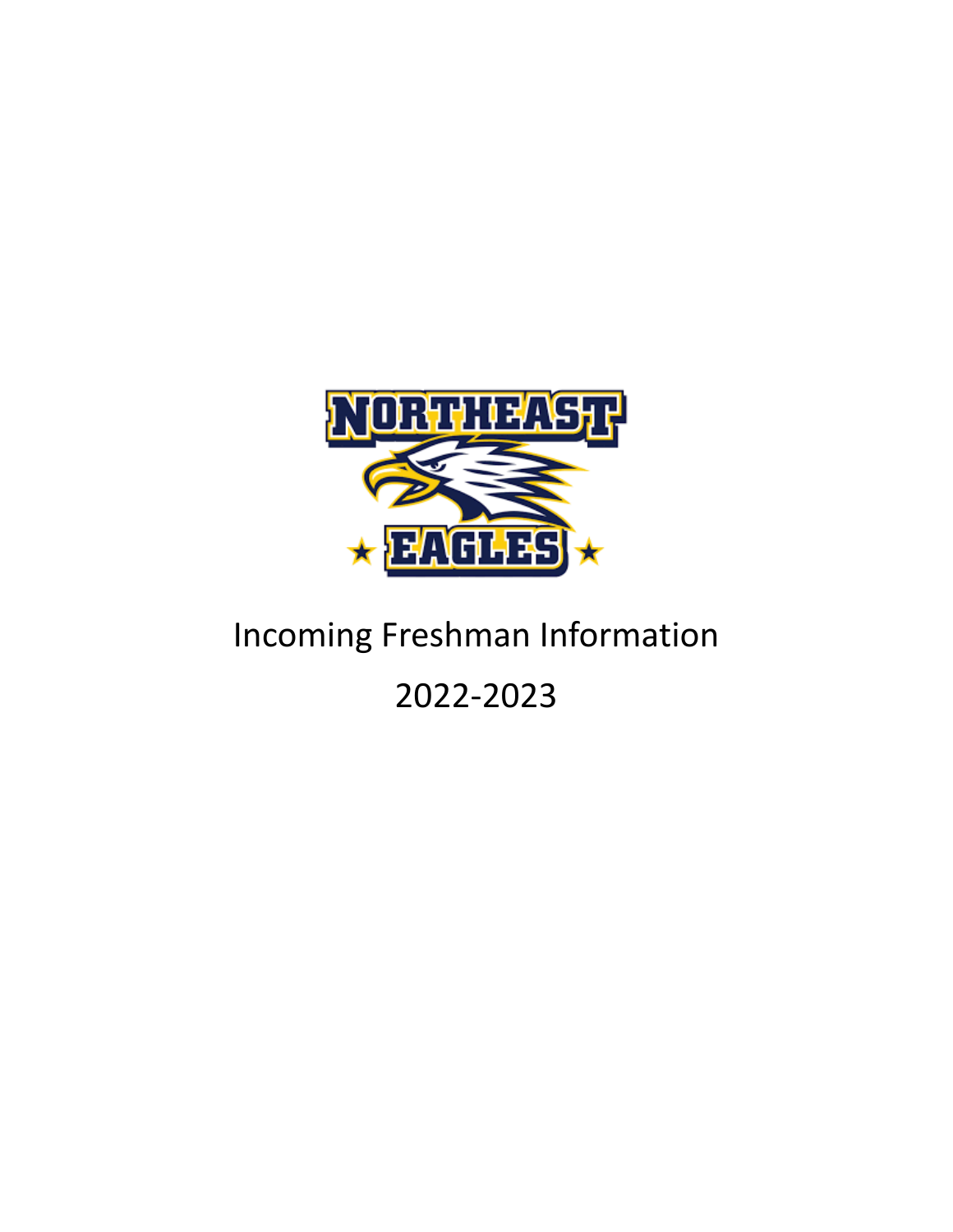### **Table of Contents**

| <b>NEHS Welcome</b>                                                                       | page 3     |
|-------------------------------------------------------------------------------------------|------------|
| <b>NEHS Counselor's Contact Information</b>                                               | page 3     |
| <b>NEHS Operating Principles</b>                                                          | page 4     |
| <b>NEHS Mission &amp; Vision Statements</b>                                               | page 4     |
| <b>Graduation Requirements</b>                                                            | page 5     |
| Diploma Types                                                                             | page 6-7   |
| <b>State Honors and Distinctions</b>                                                      | page 7-8   |
| <b>Classification of Students</b>                                                         | page 8     |
| <b>Grading and Credit Policies</b>                                                        | page 9     |
| Weighting AP, Honors, and College Courses                                                 | page 9     |
| Athletic Eligibility (TSSAA & NCAA)                                                       | page 10    |
| <b>Early Post Secondary Opportunities</b>                                                 | page 11    |
| <b>CMCSS Pathways at Nashville State</b><br><b>Community College</b>                      | page 12    |
| <b>CMCSS Early Technical College at Tennessee</b><br>College of Applied Technology (TCAT) | page 13    |
| Middle College at Austin Peay State<br>University                                         | page 13    |
| Tennessee Education Lottery Scholarship<br>Program                                        | page 13    |
| <b>NEHS Focused Elective Groups</b>                                                       | page 14    |
| <b>NEHS 9th Grade Course Descriptions</b>                                                 | page 15-25 |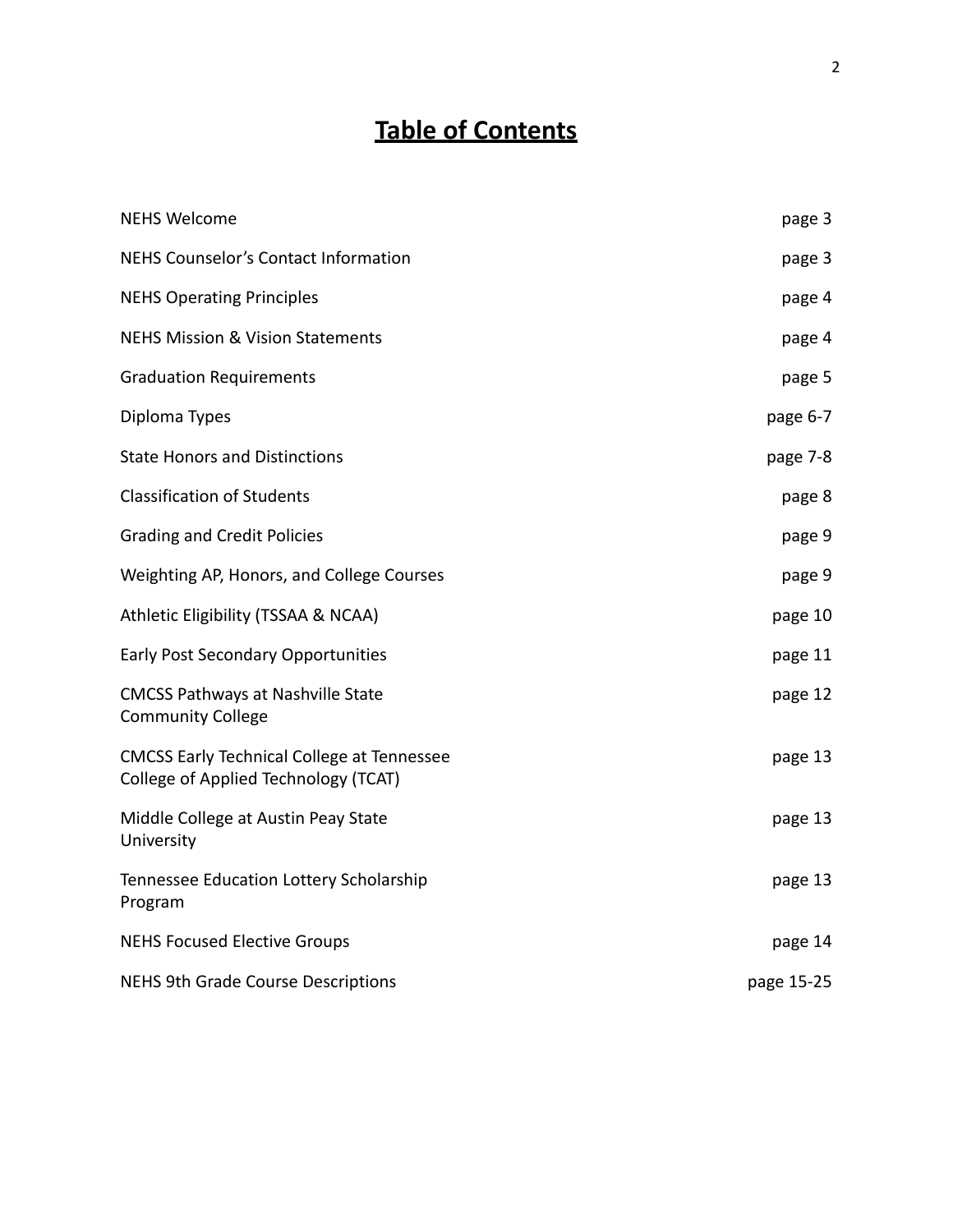We look forward to welcoming you to Northeast High School. You are about to embark on a very exciting and important milestone in your educational journey. We know that transitioning to high school can be challenging and maybe even make you feel a little anxious. We are here to support you and help to ensure that you have a smooth and successful transition. There are several supports and resources in place for you as you make the transition:

- NEHS admin and counselors will visit NEMS to speak with 8th grade classes
- Eagle Flight Nights for parents and students to visit NEHS to learn about the transition process
- Freshman Orientation
- NEHS School Counselors' Website: <https://sites.google.com/cmcss.net/nehscounselingdepartment/home>
- CITA [Computer Information Technology Academy] Website
- CMCSS Website [www.cmcss.net](http://www.cmcss.net)
- If you have any questions please contact our counselors or the 8th grade counselor
- NEHS Counselors are assigned to students by last names:
	- A thru D: Mr. Rainey at [deandrew.rainey@cmcss.net](mailto:deandrew.rainey@cmcss.net)
	- E thru K: Ms. Gill at [morgan.gill@cmcss.net](mailto:morgan.gill@cmcss.net)
	- L thru Rn: Ms. White at [denisha.white@cmcss.net](mailto:denisha.white@cmcss.net)
	- Ro thru Z: Ms. Grimes at [kelsey.grimes@cmcss.net](mailto:kelsey.grimes@cmcss.net)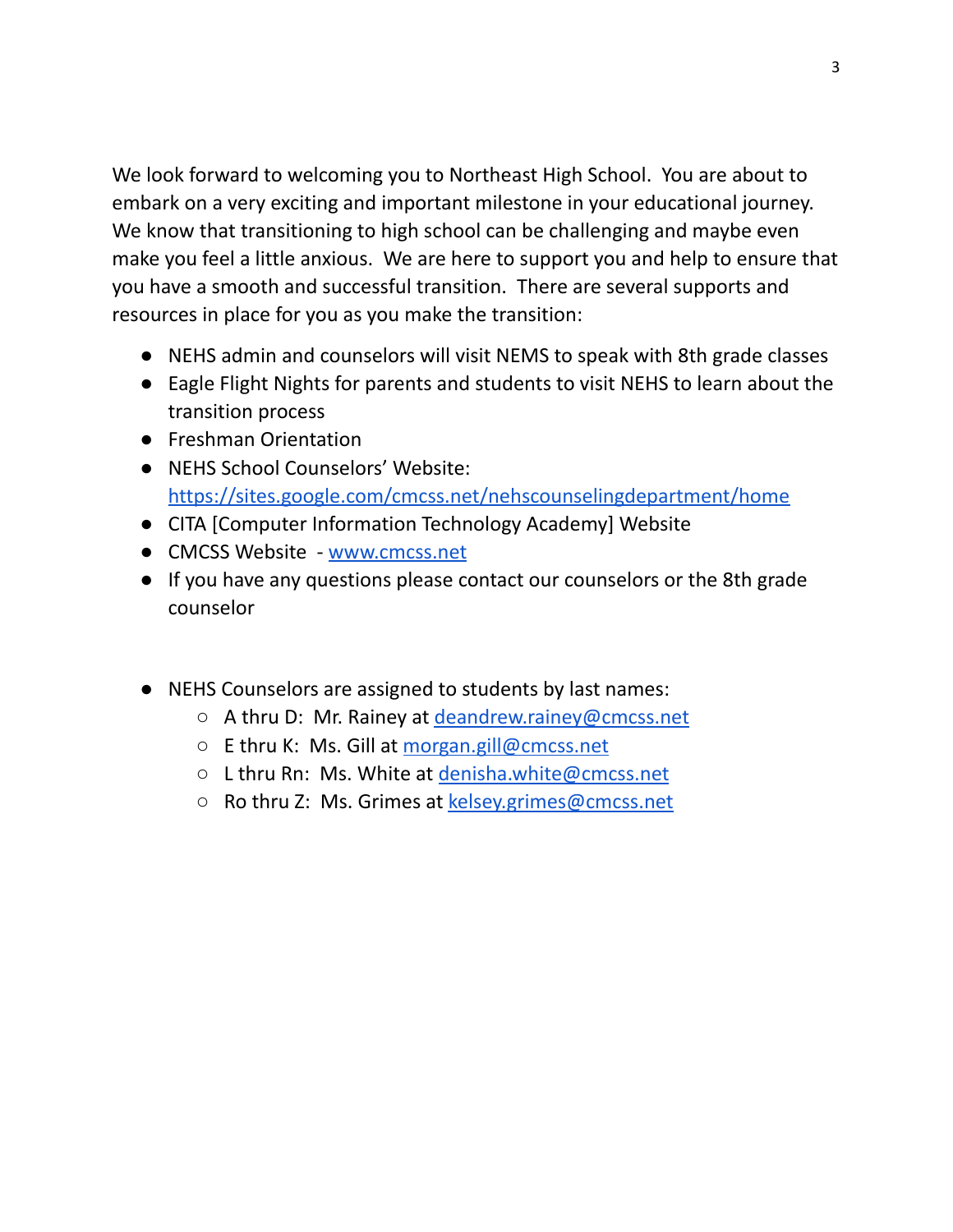

At Northeast High School, we remember and follow our operating principles - TALONS:

- T- Treat Others with Respect
- A- Accountable for Your Actions
- L- Lead by Example
- O- Opportunities for Growth
- N- Never Give Up
- S- Serve School & Community with a Positive Attitude

Our **mission** is to embrace all individuals while providing a secure environment for quality instruction that supports a positive, inclusive culture, and prepares students to excel.

Our **vision** is to foster opportunities for all individuals to be productive and accountable citizens through high expectations, rigorous instructions, and personal responsibility.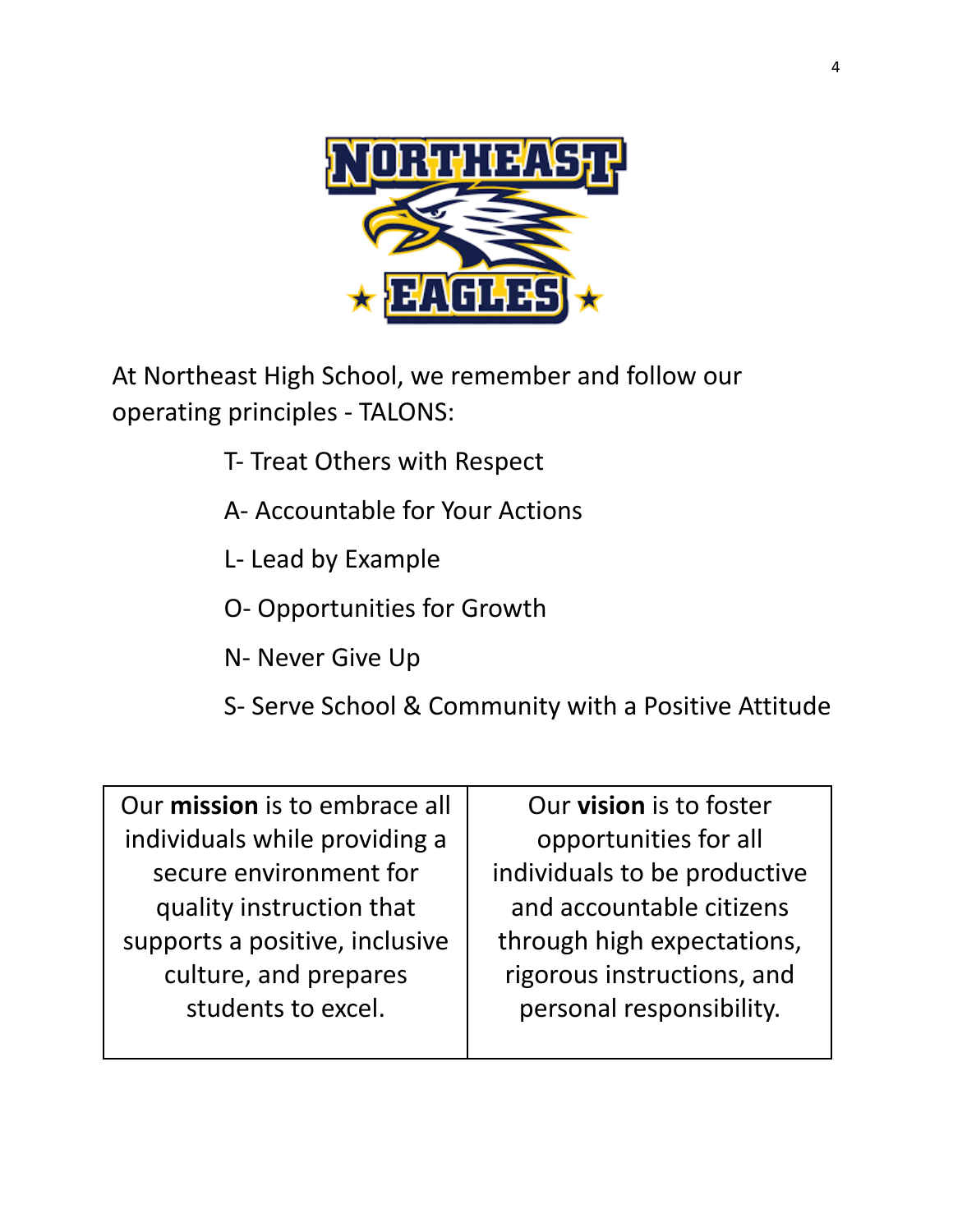### **GRADUATION REQUIREMENTS**

**Ready Core Requirements**

22 Credits Required for Graduation \*There may be some slight variance in the courses listed below

| Subject                            | <b>Credits</b> | Q <sub>th</sub>                                                             | 10 <sup>th</sup>                 | 11 <sup>th</sup>                    | 12 <sup>th</sup>                                 |
|------------------------------------|----------------|-----------------------------------------------------------------------------|----------------------------------|-------------------------------------|--------------------------------------------------|
| <b>English</b>                     | $\overline{4}$ | English I                                                                   | English II                       | English III                         | English IV                                       |
| Math                               | $\overline{4}$ | Algebra I*                                                                  | Geometry                         | Algebra II                          | Determined by ACT<br>& Teacher<br>Recommendation |
| <b>Science</b>                     | $\overline{3}$ | Physical<br>Science                                                         | <b>Biology</b>                   | Chemistry or<br>Physics             |                                                  |
| <b>Social</b><br><b>Studies</b>    | 3.5            | World<br>History &<br>Geography                                             | US Govt &<br>Civics*<br>(.5)     | US History &<br>Geography           | Econ $(.5)$ & Personal<br>Finance* $(.5)$        |
| <b>Wellness/PE</b>                 | 1.5            | Wellness*                                                                   | $PE*(.5)$                        |                                     |                                                  |
| Foreign<br>Language                | $2****$        |                                                                             | Spanish I<br>French I<br>Latin I | Spanish II<br>French II<br>Latin II |                                                  |
| <b>Fine Arts</b>                   | $\mathbf{1}$   | Art I<br>Theatre<br>Arts<br>Chorus<br>Gen. Music<br>Band<br>Guitar<br>Piano |                                  |                                     |                                                  |
| <b>Focused</b><br><b>Electives</b> | $\overline{3}$ |                                                                             | <b>SEE</b><br><b>BELOW</b>       | <b>SEE BELOW</b>                    | <b>SEE BELOW</b>                                 |

**The ACT and a Citizenship Test are a state requirement for graduation**

\* If student took Algebra I in 8th grade they will begin with Geometry and then take a math each year of high school

\* 2 years of JROTC can substitute for Wellness and PE credit

\* 3 years of JROTC can substitute for Wellness, PE credit, Personal Finance and Government \* Athletic Equivalency for PE Credit [NEHS sport or marching band]

**\*\****End of Course exams are given in English I, English II, Algebra I, Algebra II, Geometry, Biology and US History. The result of these examinations will be factored into the student's second semester grade at 25%.*

\*\*\*The 22 Required Credits for students on an IEP may vary from those listed above. \*\*\*\*Two of the **SAME** Foreign Language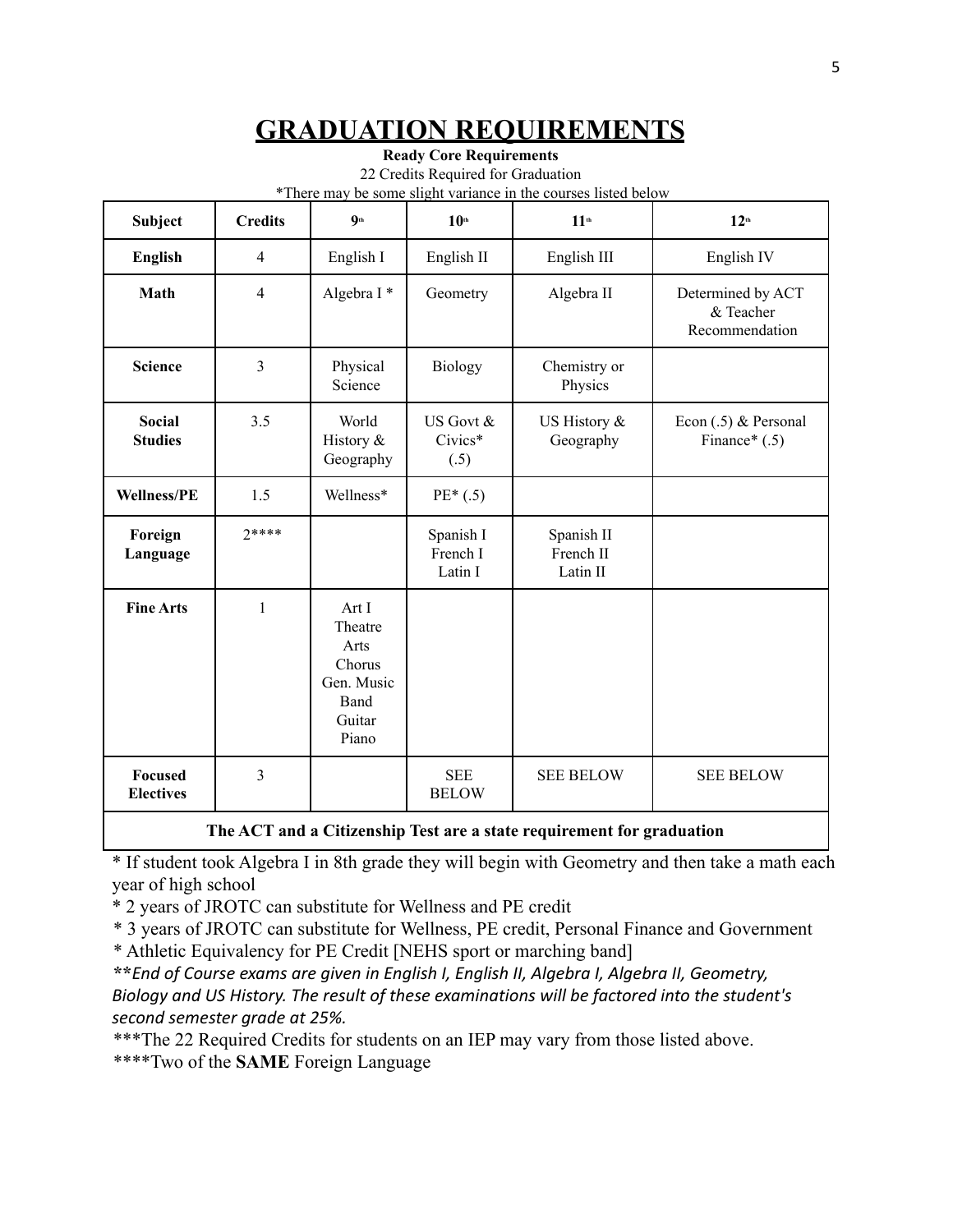### **Diploma Types**

**Regular –** Will be awarded to students who earn the specified 22 units of credit and have satisfactory records of attendance and conduct. This includes students with an individual education plan who have earned their specified 22 units of credit.

**Honors -** All requirements for a Regular Diploma must be fulfilled plus an 85% cumulative percent average with no semester grade lower than a 75 and score at or above ALL of the subject area readiness benchmarks on the ACT or equivalent score on the SAT. (SAT score requirements are 1070 total with Evidence-Based Reading and Writing subscore minimum of 480 and Math subscore minimum of 530. Students cannot mix and match college placement scores. They must use one test or the other to meet all benchmarks.)

**Highest Honors –** All requirements for an Honors Diploma must be fulfilled plus a 90% cumulative percent average with no semester grade lower than a 75 and complete the courses below:

**•** Four English to include honors, dual enrollment, or Advanced Placement levels in 10th, 11th, and 12th.

• One of the math credits must be earned in a course above the Algebra II/Geometry level. (While Bridge Math does include some standards above the level of Algebra II, it does not meet the requirement for a Highest Honors diploma.)

• Three high school science courses to include Biology I and two of the following:

Chemistry, Physics, Human Anatomy & Physiology [not Health Science Anatomy & Physiology], or any AP Science course.

• Two years of the **same** foreign language

• Two Advanced Placement classes\* (one must be from core - English, math, science, social studies)

\* Technical certification identified by the state of TN for EPSO credit that meets honors criteria may substitute for a non-core AP course.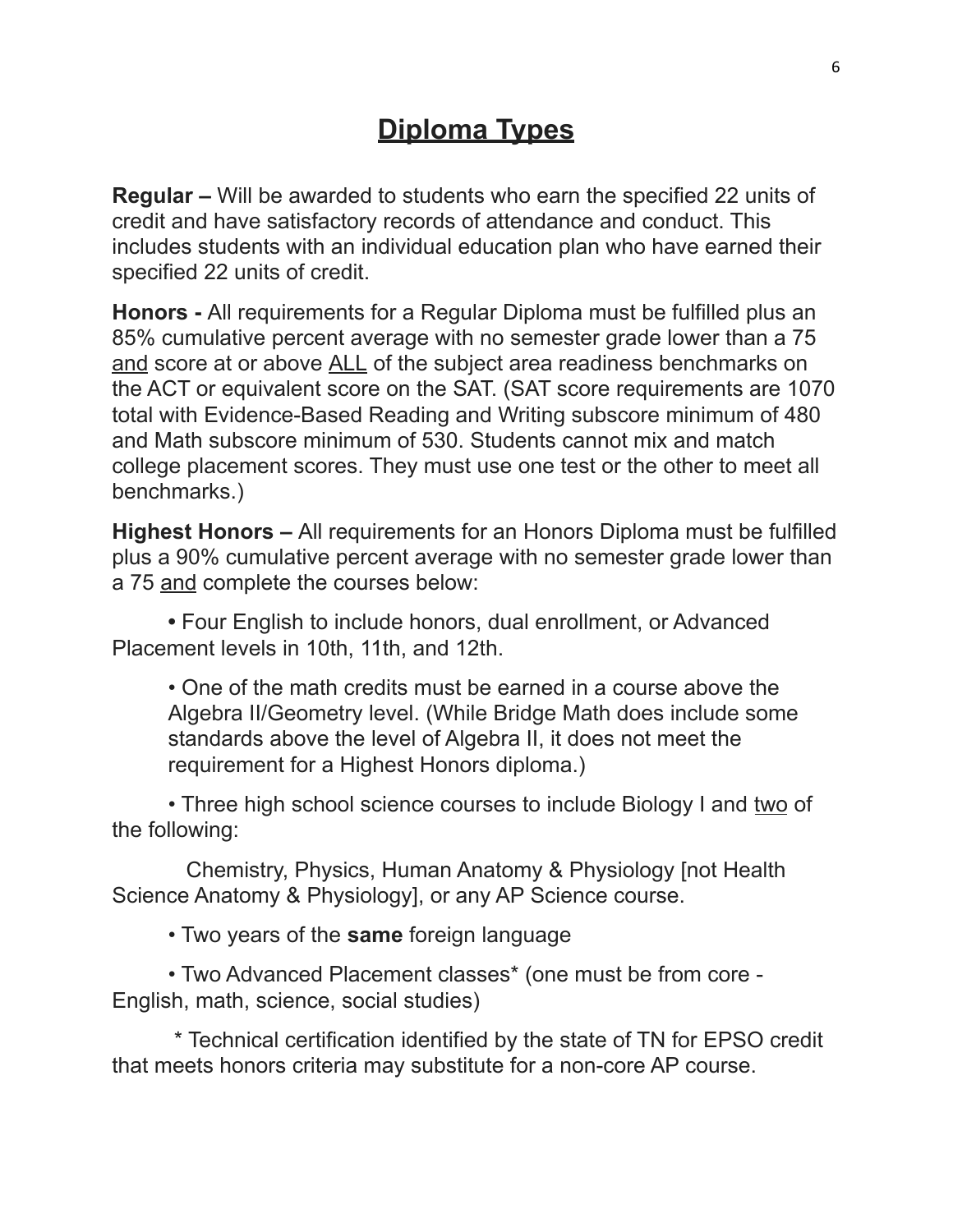**NOTE:** For the purposes of senior ranking and diploma types for Honors or Highest Honors qualified students, ACT benchmark scores must be received by the school prior to the end of Semester 1 for the ranking process and prior to the final day of regularly scheduled classes for the final diploma type. Students should plan accordingly to take the ACT well in advance so the school receives scores in a timely manner.

**Special Education Diploma –** A special education diploma will be awarded after the 4th year of high school to students with an individual education plan (IEP) who have met the requirements of their IEP but have not completed the specified 22 credits required to earn a regular diploma.

**Occupational Diploma –** An occupational diploma will be awarded to students with an individual education plan (IEP) who have met the requirements of the SKEMA, completed the English, Biology and Algebra alternate assessments and completed 2 years of work experience.

**Alternate Assessment Diploma –** An alternate assessment diploma will be awarded to students with an individual education plan (IEP) who have completed the required 22 credits, the high school alternate assessments, and a transition assessment.

## **State Honors and Distinctions**

### **Graduating with Distinction**

CMCSS students earning diplomas will be recognized on the graduation program as graduating with distinction by attaining an 85% cumulative average and completing at least one of the following:

- Earn a nationally recognized industry certification
- Participate in at least one of the Governor's Schools
- Participate in one of the state's All State musical organizations
- Be selected as a National Merit Finalist or Semi-Finalist
- Attain a score of 31 or higher composite score on the ACT
- Attain a score of 3 or higher on at least two Advanced Placement exams (Students who have taken a minimum of 2 AP courses but who have not received final scores yet will be indicated as "pending.")
- Earn 12 or more semester hours of transcripted postsecondary credit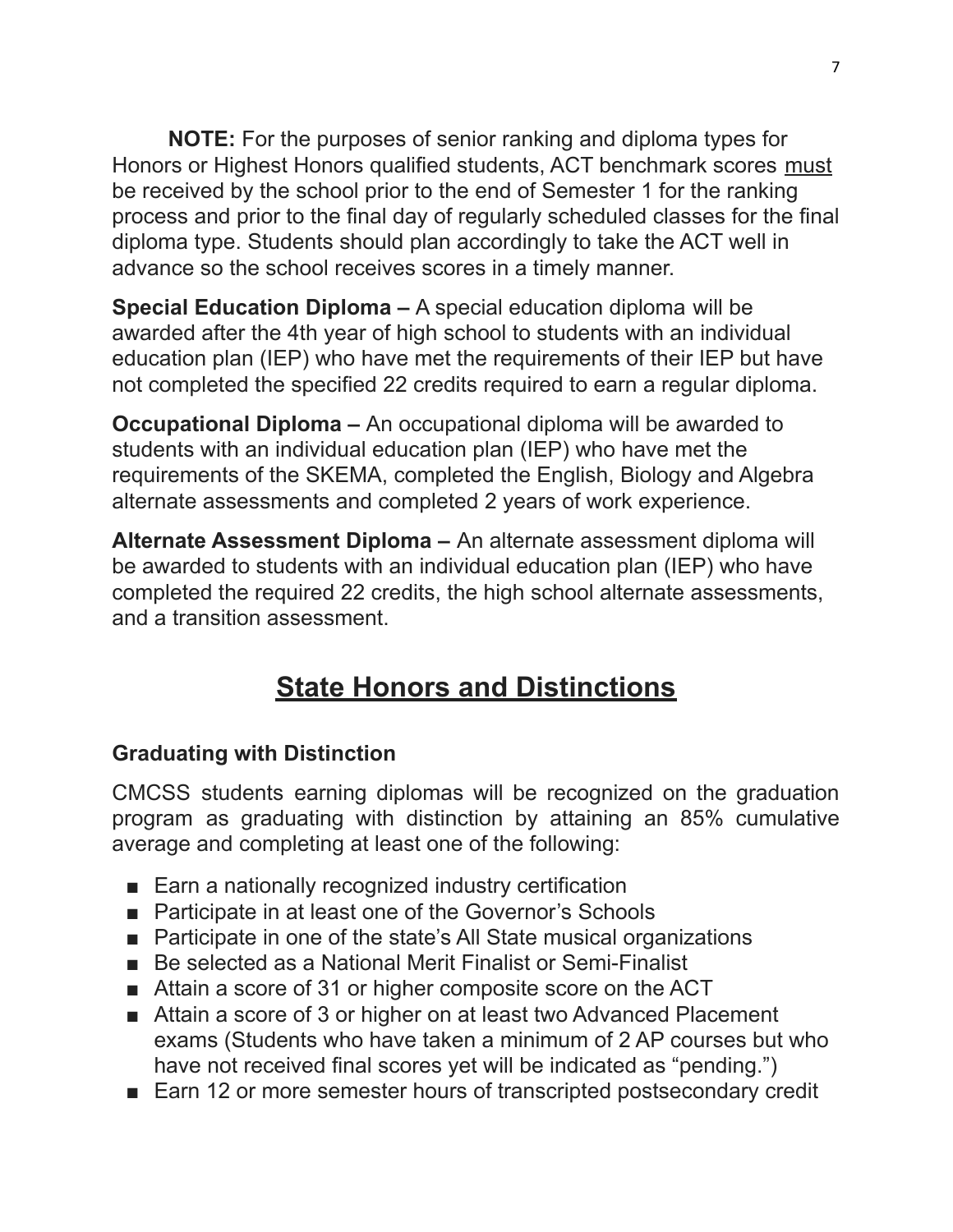### **Volunteer Recognition Policy**

● Students completing 10 hours of volunteer service each semester beginning in 9th grade will be recognized at graduation by receiving a pin for their service. The hours must be compiled and turned into the school counseling office each semester of high school[.](http://www.cmcss.net/iso/masterdocs/INS-P036.pdf) **<http://www.cmcss.net/iso/masterdocs/INS-P036.pdf>**

### **Tennessee Scholars Adds Value to a Diploma**

What is Tennessee Scholars?

● It is a workforce development, rewards and incentives HONOR for students who graduate high school with the required courses and additional expectations of attendance, discipline, and volunteer service. It is open to all students who qualify.

What are the benefits?

• Tennessee Scholars requirements are the minimum requirements one needs to prepare for college and career. The benefits are scholarships to many Universities, job preferential hiring, recognition at graduation, obtaining the distinction of being a scholar that will be on your permanent record for the rest of your life.

Requirements for Tennessee Scholars need to begin being met in the 9th grade year.

For more information and requirements check out the Tennessee Scholars at <https://tennesseescholars.org/>

### **Classification of Students**

Students are promoted at the end of each school year based on the following:

- One year attendance and 5 credits earned classified as 10th grade
- Two years attendance and 10 credits earned classified as 11th grade
- Three years attendance and 15 credits earned classified as 12th grade
- Four years attendance and 22 required credits earned classified as a graduate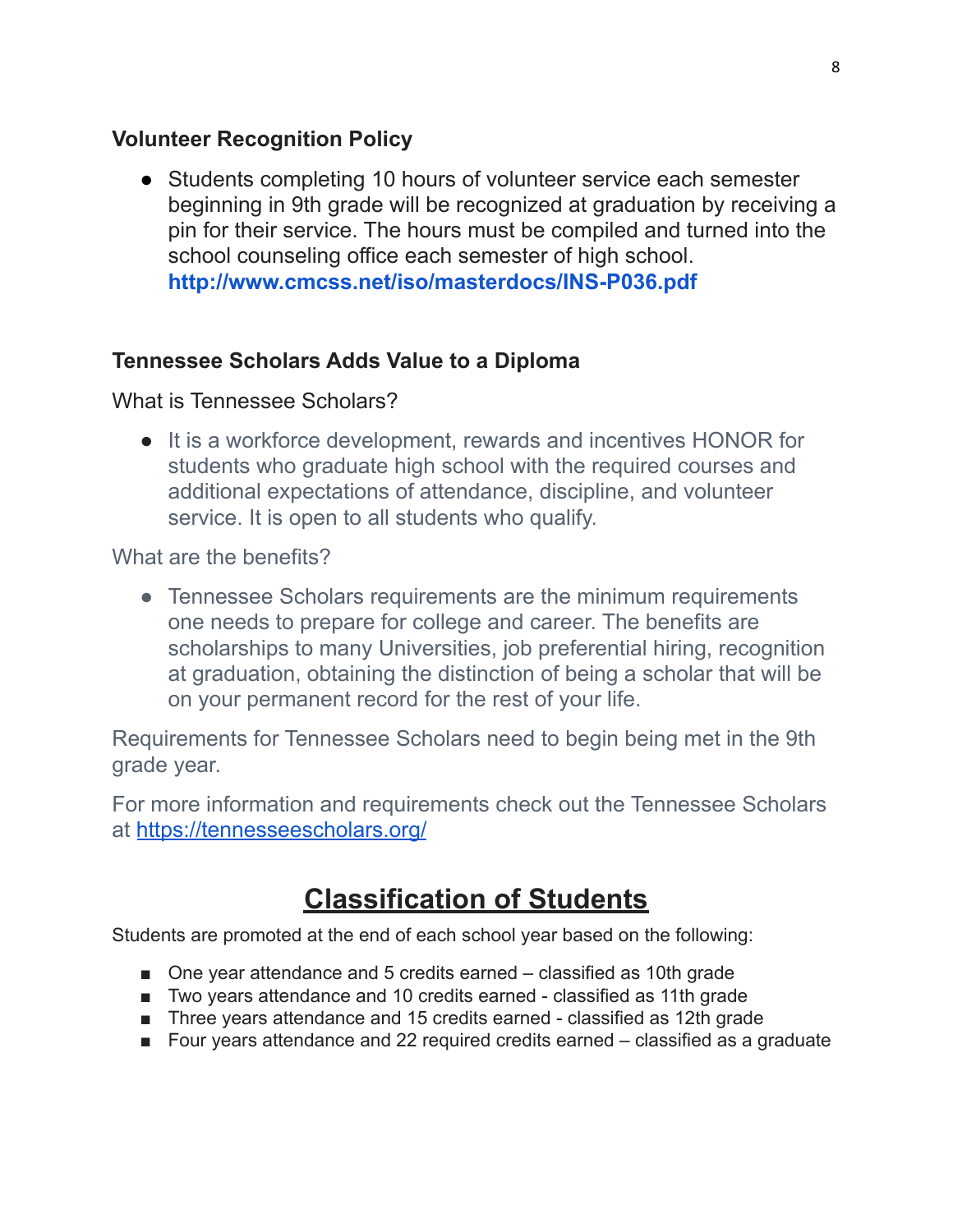### **Grading and Credit Policies**

The Clarksville-Montgomery County School System adheres to the State's Uniform grading policy as per State Board of Education.

[https://www.tn.gov/content/dam/tn/stateboardofeducation/documents/policies/3000/3.30](https://www.tn.gov/content/dam/tn/stateboardofeducation/documents/policies/3000/3.301%20Uniform%20Grading%20Policy%209-21-18.pdf) [1%20Uniform%20Grading%20Policy%209-21-18.pdf](https://www.tn.gov/content/dam/tn/stateboardofeducation/documents/policies/3000/3.301%20Uniform%20Grading%20Policy%209-21-18.pdf)

| <u>Letter</u> | <b>Percent</b> | <b>Points</b> |
|---------------|----------------|---------------|
|               | 93-100         |               |
|               | 85-92          |               |
|               | 75-84          |               |
|               | 70-74          |               |
|               | 69 and below   |               |

#### Tennessee Uniform Grading Scale

Semester Grade Example: 1st 9-weeks' grade (40%) + 2nd 9-weeks' grade (40%) + Mid-term Exam Grade (20%) = 1st semester Grade. If 70 or higher, 0.5 credit earned.

### **Weighting AP, Honors, and College Courses**

### **Weighting for Advanced Placement Courses**

Five percentage points will be added to nine weeks grades (70 or above) in AP courses which follow the national AP guidelines, extend the state mandated curriculum with rigor, and meet five of the nine state recommended components for honors classes.

#### **Weighting for Honors Courses and National Industry Certification**

Three percentage points will be added to nine weeks and semester exam grades (70 or above) in honors courses and national industry certification preparation classes that extend the state-mandated curriculum with rigor and meet five of the nine state recommended components of honors classes.

#### **Weighting for Dual Enrollment and State Dual Credit Courses**

Four percentage points will be added to nine weeks and semester exam grades (70 or above) in Post Secondary Dual Enrollment and State Sponsored Dual Credit courses in which the student takes the State Dual Credit Challenge Exam.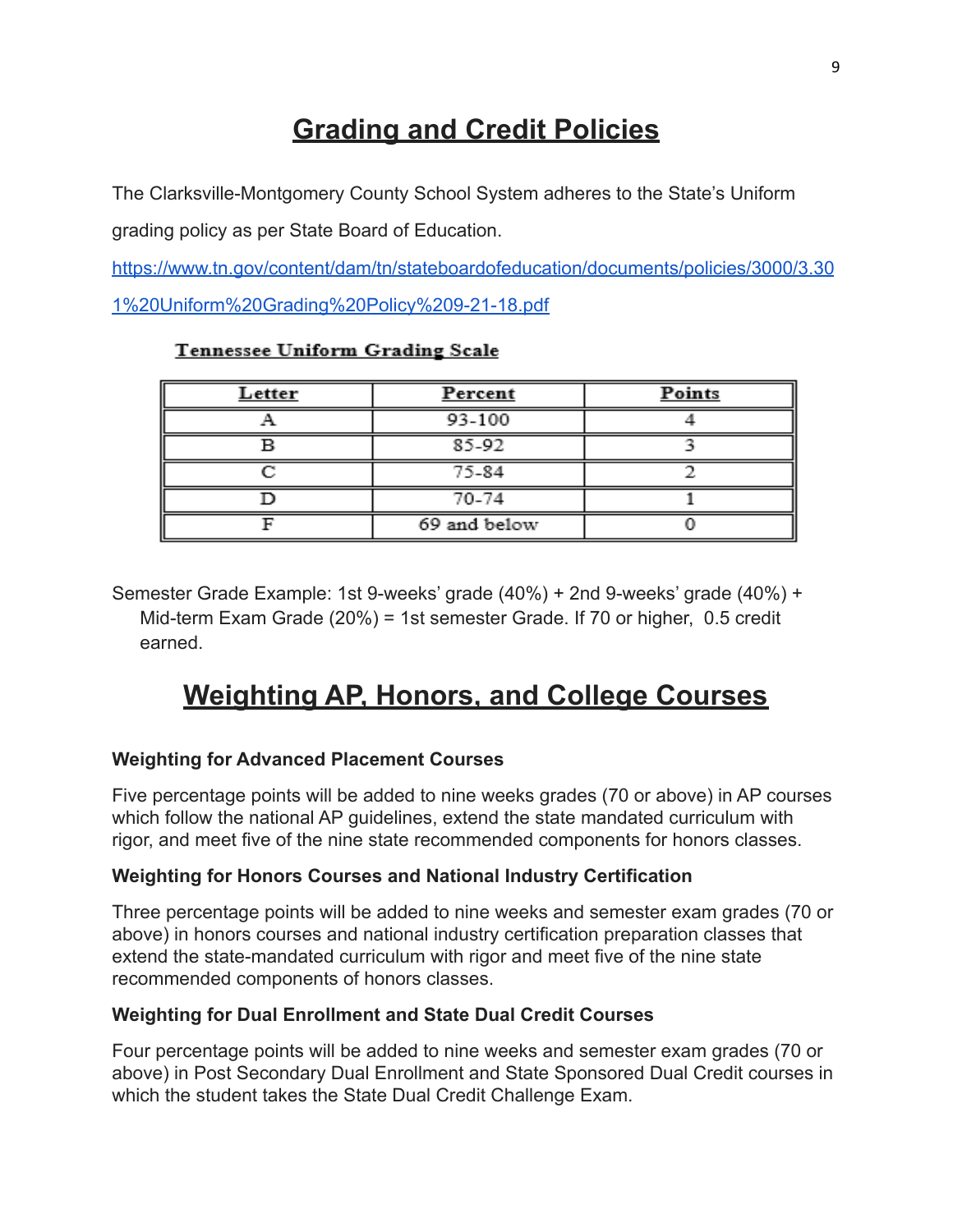### **Athletic Eligibility**

#### **High School Eligibility – Tennessee Secondary Schools Athletic Association (TSSAA) <http://tssaa.org/>**

To be eligible to participate in high school athletics during any school year, the student must earn 5 credits the preceding school year. All crThe CMCSS Early Technical College at TCAT offers junior and senior high school students a more independent learning environment in which students can earn credits toward industry certifications or TCAT diplomas while simultaneously completing credits toward their high school diploma. Students will spend their entire school day on the TCAT campus, taking HS classes through an online platform and TCAT classes in hands-on labs. The TCAT offers a variety of programs and serves as the premier supplier of workforce development throughout the State of Tennessee. Potential students will complete an application in the winter of their 10th or 11th grade year. For more details about the programs offered to CMCSS students at TCAT, visit <https://www.cmcss.net/tcat/>

edits must be earned by the first day of the beginning of the school year. Credits completed after school begins do NOT count toward that year's eligibility. Academic eligibility for a student is based on the number of credits required at the school the student was attending at the conclusion of the previous school year. Students that are ineligible at the beginning of first semester may become eligible on the first day of the second semester if a minimum of 5 credits is earned during the first semester. Please visit their website for guidelines.

#### **College Eligibility - National Collegiate Athletic Association (NCAA)** [www.eligibilitycenter.org](http://www.eligibilitycenter.org)

In order to practice and participate in intercollegiate athletic competition and/or receive an athletic scholarship the first year of college attendance, all athletes must be cleared through the NCAA. NCAA, not high school coaches, athletic directors, or counselors, determines a student's eligibility for college sports. Please note:

•The list of NCAA approved courses for each high school may be found on the NCAA website.

•Students must have their ACT or SAT scores sent directly from ACT/SAT to the NCAA. Use code 9999 when registering for ACT or SAT.

•Credits earned in an online setting may **NOT** be recognized by the NCAA for eligibility. Future college athletes should plan to earn **all** credits in a regular classroom setting.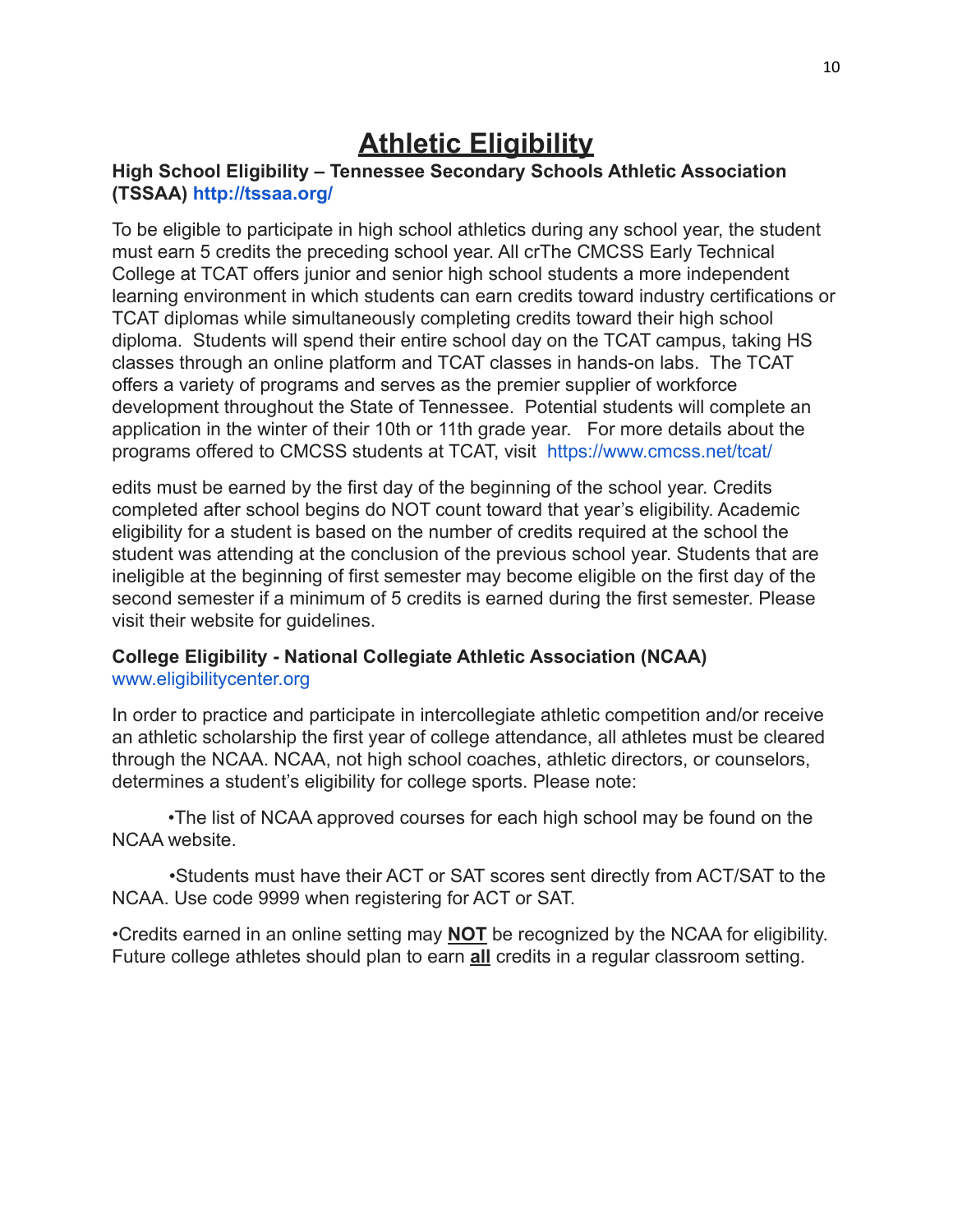### **Early Postsecondary Opportunities**

Early Postsecondary Opportunities (EPSOs) provide students with the opportunity to earn college credit while in high school, develop the confidence and skills necessary for success in postsecondary, make informed postsecondary and career decisions, and decrease the time and cost of completing a certificate or degree. CMCSS opportunities include: Advanced Placement, joint or dual enrollment, capstone industry certifications, and statewide dual credit. Each high school offers a variety of opportunities. Juniors and Seniors who meet the college admissions requirements have the opportunity to begin post-secondary education. Please note that a three credit hour course of college is equal to one semester of high school credit. Dual enrollment students at public institutions may qualify for state dual-enrollment grants to help with the cost of tuition. <https://www.tn.gov/collegepays/article/dual-enrollment-grant>

### **Dual Enrollment**

The Clarksville-Montgomery County School System allows high school juniors and seniors to enroll in college classes with state institutions governed by the University of Tennessee or Tennessee Board of Regents. Private and non-Tennessee institutions will be approved on a case-by-case basis.

### **Advanced Placement [AP] Courses**

Individual schools determine enrollment in AP courses. Students entering the AP program must be highly motivated, committed to the course, and understand the higher level of expectations.

#### *The following information is excerpted from the College Board's overview of its AP Program.*

"AP® is a rigorous academic program that provides willing and academically prepared high school students with the opportunity to study and learn at the college level. AP teachers help students develop and apply the skills, abilities, and content knowledge they will need later in college. Each AP course is modeled upon a comparable college course, and college and university faculty play a vital role in ensuring that AP® courses align with college-level standards."

| AP Exam Score | <b>Description</b>       | <b>College Grade Equivalent</b> |
|---------------|--------------------------|---------------------------------|
|               | Extremely well qualified |                                 |
|               | Well qualified           | $A-, B+, B$                     |
|               | Qualified                | $B-, C+, C$                     |
|               | Possibly qualified       |                                 |
|               | No recommendation        |                                 |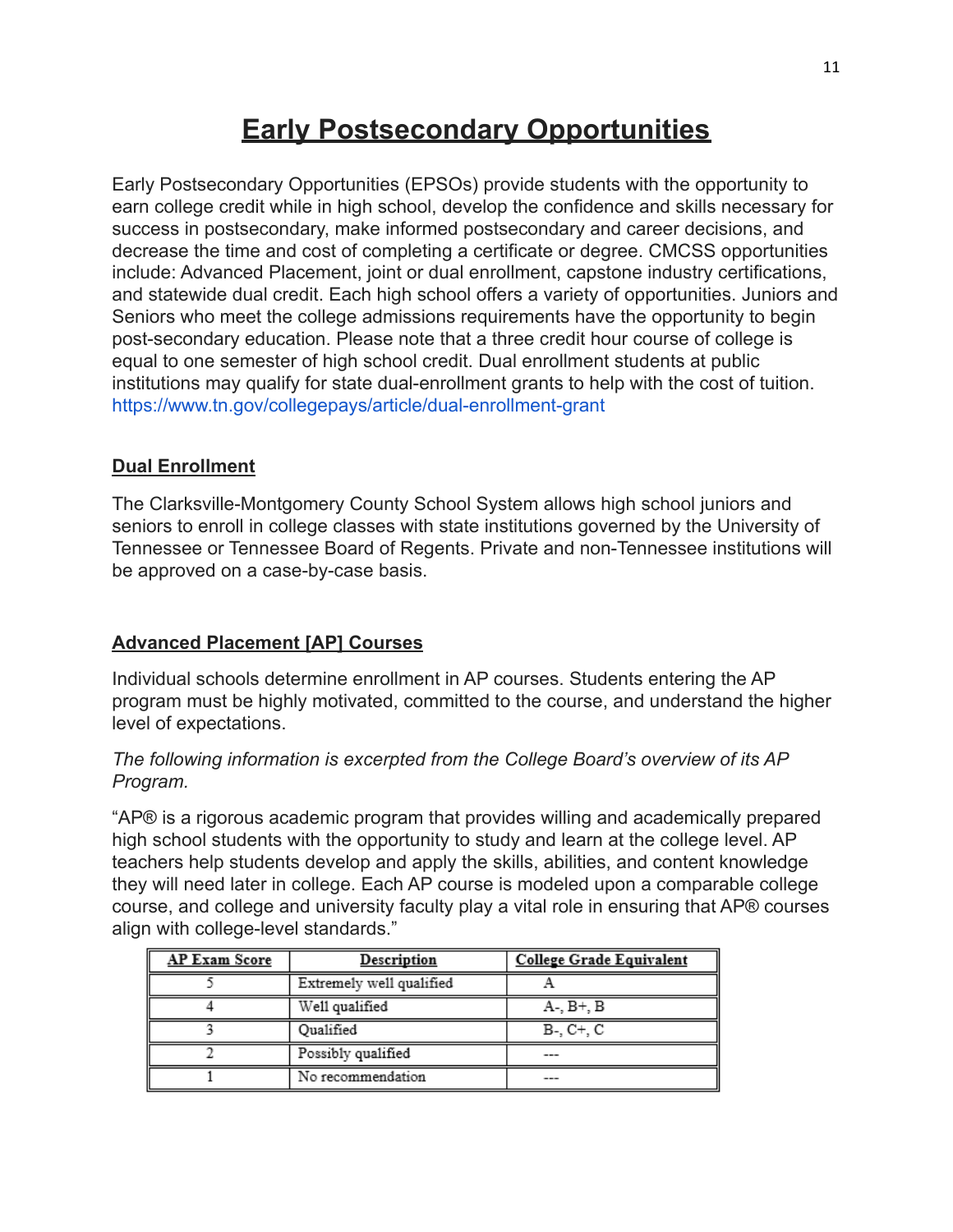AP courses culminate with college-level assessments developed and scored by college and university faculty members as well as experienced AP teachers. AP Exams are a required part of the AP experience, enabling students to demonstrate their mastery of college-level course work. Individual colleges determine if course credit is granted for the AP exam score. Each student with a passing average at the end of each nine weeks will be awarded a five-percentage point increase for the quarter for that AP course when the student takes the required culminating exam per state policy.

As an incentive for CMCSS students, those earning a score of 3 or above on a scale of 1 – 5 will be reimbursed the amount they paid for their test. Reimbursements should be received no later than November 1 of the following school year. NOTE: AP Exams are administered in May according to a national schedule established by the College Board. CMCSS reimburses students who earn a score of 3 or higher on any AP exam if they are in the class or if the class is not offered or available. Additional infor[m](http://www.collegeboard.org/)ation concerning the national Advanced Placement program may be found at [www.collegeboard.org](http://www.collegeboard.org/).

## **CMCSS Pathways at Nashville State Community College (NSCC)**

CMCSS Pathways at NSCC provides opportunities for juniors and seniors in high school to earn certifications in pathways not currently offered in traditional CMCSS high schools. Students attend core classes at their zoned high school in the morning, then attend pathway classes on the campus of NSCC in the afternoon. NSCC offers a variety of programs that prepare students to go right to work or transfer credits to other universities after graduation. Potential students will complete an application in the winter of their 10th grade year. For more details about the pathways offered to CMCSS students at NSCC, vistt <https://www.cmcss.net/tcat/>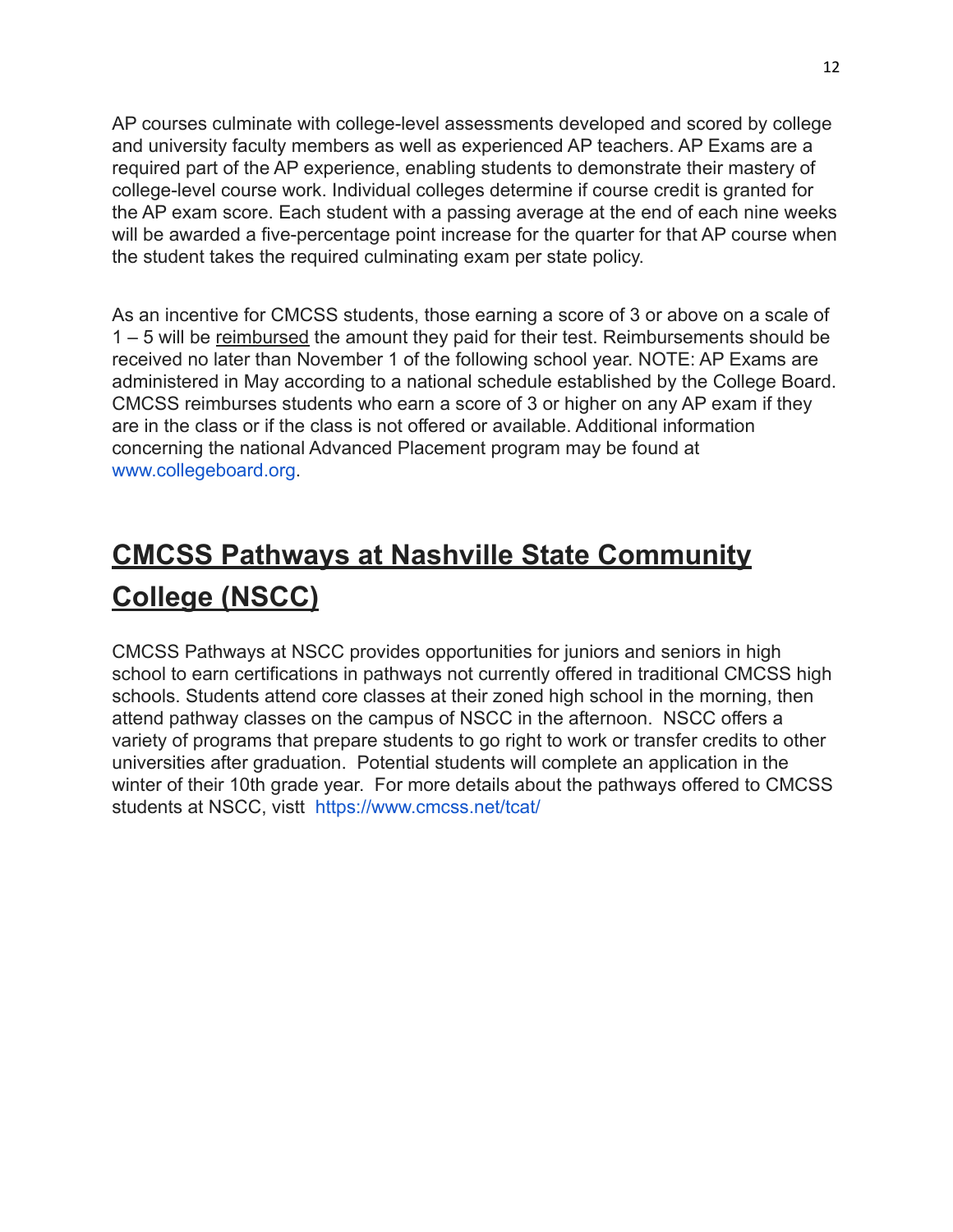## **CMCSS Early Technical College at Tennessee College of Applied Technology (TCAT)**

The CMCSS Early Technical College at TCAT offers junior and senior high school students a more independent learning environment in which students can earn credits toward industry certifications or TCAT diplomas while simultaneously completing credits toward their high school diploma. Students will spend their entire school day on the TCAT campus, taking HS classes through an online platform and TCAT classes in hands-on labs. The TCAT offers a variety of programs and serves as the premier supplier of workforce development throughout the State of Tennessee. Potential students will complete an application in the winter of their 10th or 11th grade year. For more details about the programs offered to CMCSS students at TCAT, visit <https://www.cmcss.net/tcat/>

## **Middle College at Austin Peay State University (APSU)**

The CMCSS Middle College at APSU enables junior and senior high school students the option to obtain a high school education while concurrently receiving direct and invaluable access to college courses on the campus of APSU. Students who attend the Middle College may have the option to complete either the transitional Middle College pathway or the associate degree pathway. Potential students will complete an application in the winter of their 10th grade year. For more details about the pathways offered to CMCSS students at APSU, visit <https://middlecollege.cmcss.net/>

### **Tennessee Education Lottery Scholarship Program**

### **HOPE**

Currently, the HOPE scholarship requires either a minimum 21 composite ACT (980 SAT math and critical reasoning score) or 3.0 final cumulative GPA. Information regarding additional scholarships available through the lottery scholarship program is available at [www.tn.gov/collegepays](http://www.tn.gov/collegepays). Please check with the school counseling office or the Tennessee state website for the most current information concerning the available scholarships and requirements.

### **Tennessee Promise**

Tennessee Promise is both a scholarship and mentoring program focused on increasing the number of students that pursue post secondary education in our state. Students must apply online by the November 1st deadline of their senior year and meet the other TN Promise requirements. Full information including a list of eligible institutions is available at [www.TNPromise.gov](http://www.tnpromise.gov/).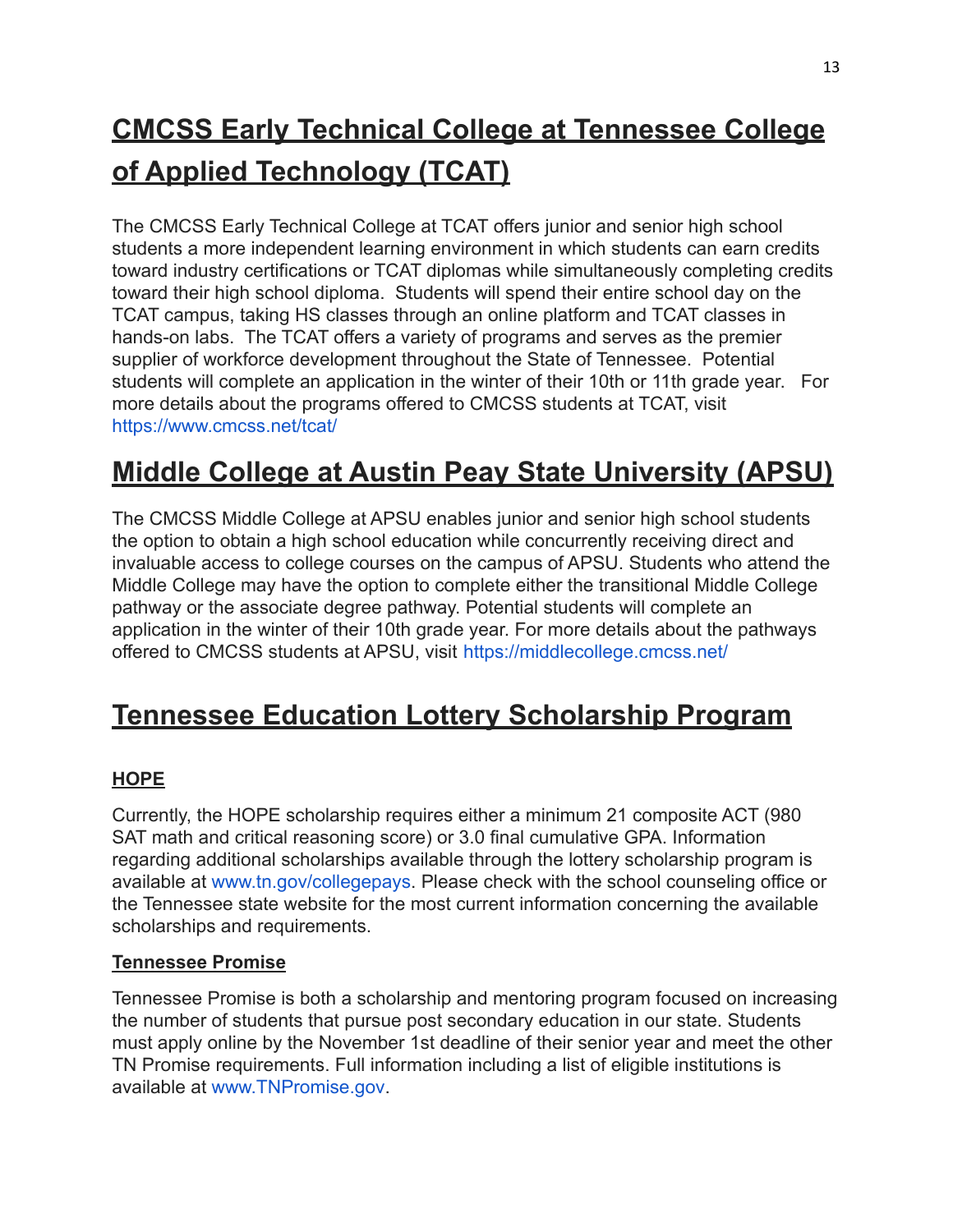### **NEHS Focused Elective Groups**

- 1. **Fine Arts**(3 courses above Ready Core Requirement a total of 4 fine arts courses)
- 2. **JROTC** (unless substituting for Ready Core Requirement)
- 3. **Academic** (3 additional courses other than the prescribed 22 credit courses required for graduation)
- 4. Career Technical Education (CTE) [if choosing CTE must choose from the list below]
	- a. **CITA Academy** [application required] Principles of Engineering & Technology, Digital Electronics, Robotics & Automated Systems, Engineering Practicum [4 courses]
	- b. **Coding** Computer Science Foundations, Coding I, Coding II
	- c. **Cosmetology** Cosmetology I, Cosmetology II, Cosmetology III
	- d. **Criminal Justice** Criminal Justice I, Criminal Justice II, Criminal Justice III
	- e. **Office Management** Computer Applications, Business Communication, Business Management
	- f. **Structural Systems [Construction]** Fundamentals of Construction, Structural Systems I, Structural Systems II
	- g. **Therapeutic Services** Health Science Education, Medical Therapeutics, Health Science Anatomy & Physiology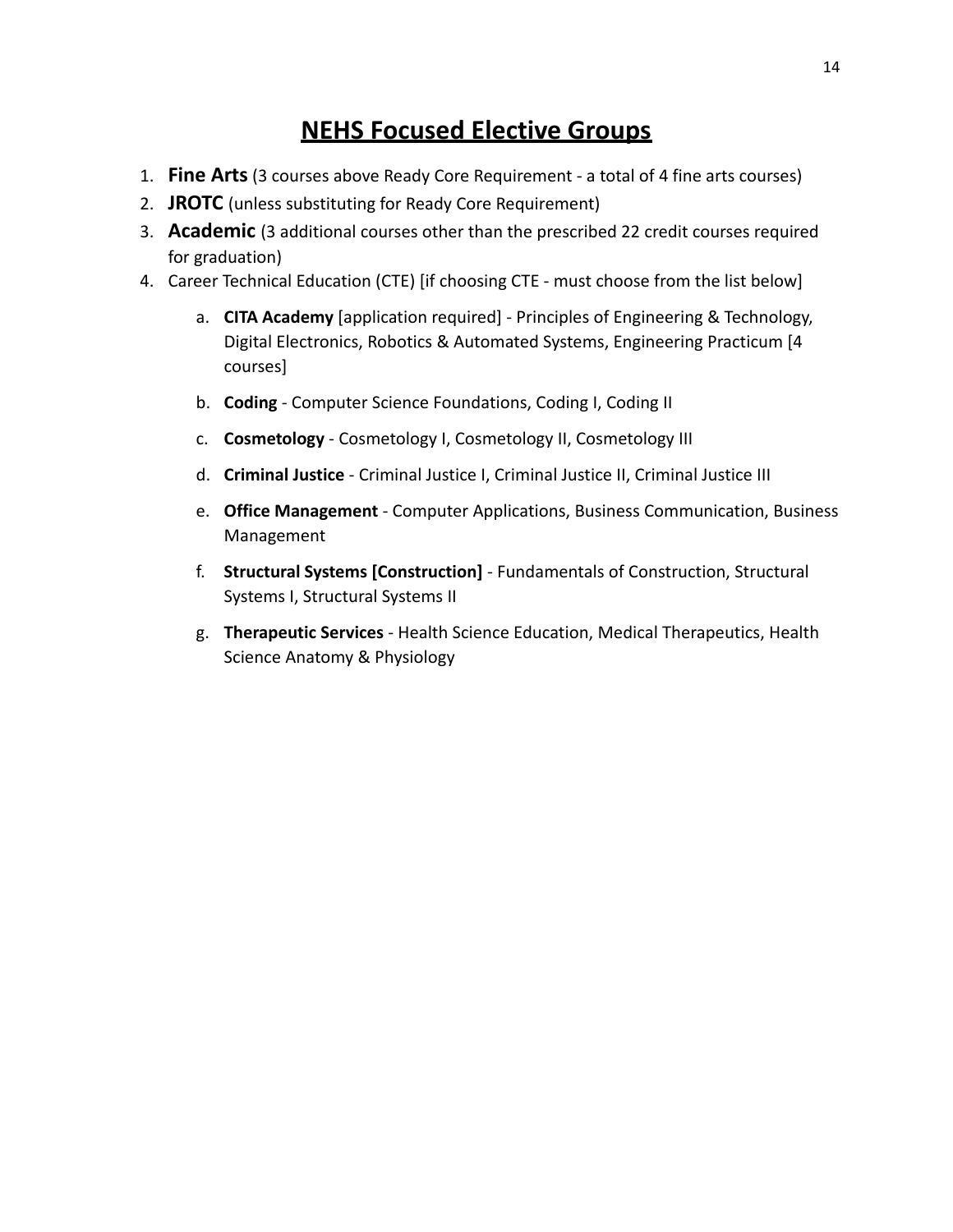# **Courses Descriptions for Courses Available to NEHS 9th Grade Students**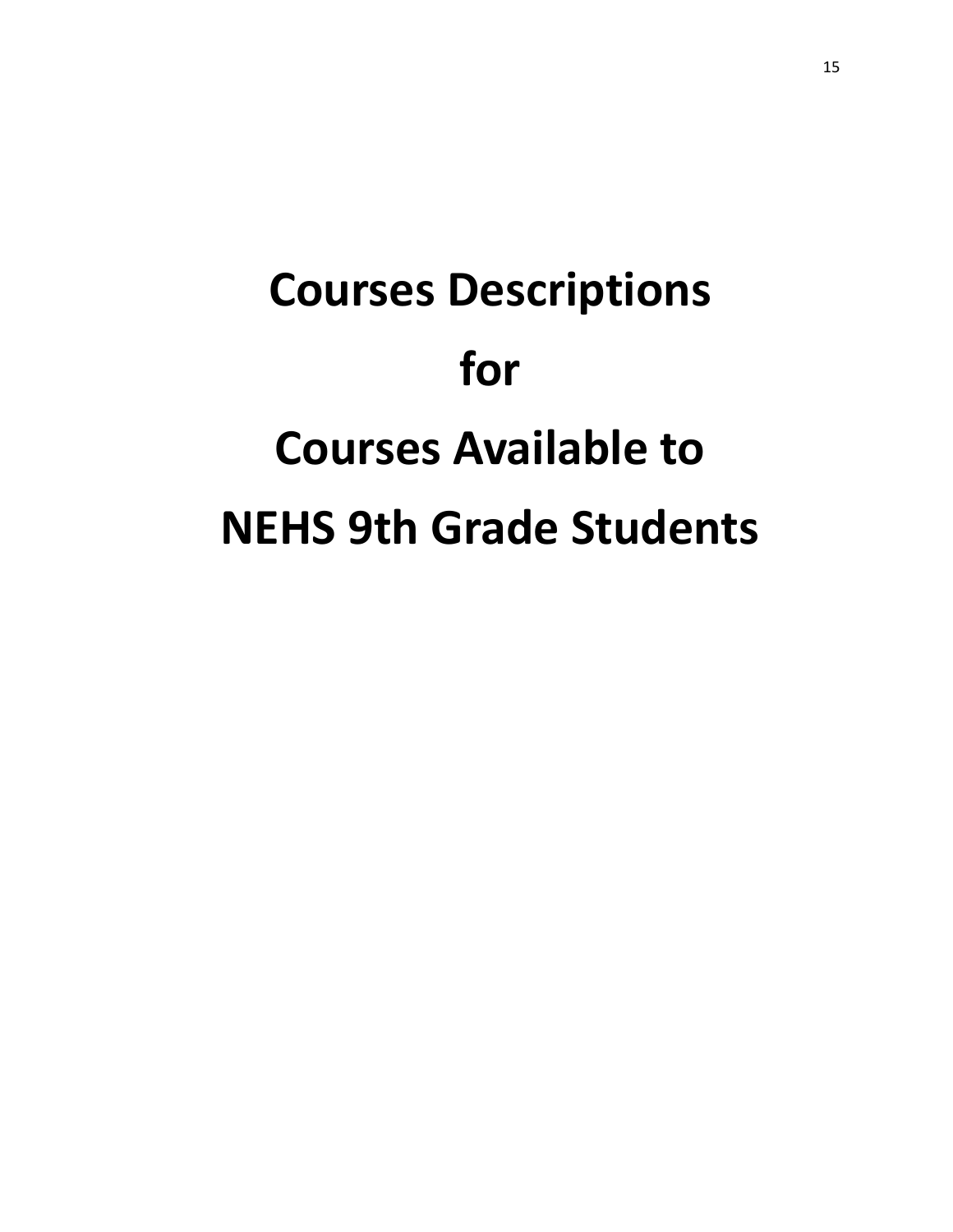### **Honors Courses**

Honors courses in English, math, science, and social studies are available in each high school. Individual schools determine enrollment in honors courses. Honors course descriptions are listed within the content areas in this document.

The State of Tennessee defines honors courses as follows:

- Enrollment requirements for honors courses are established at each school.
- Honors courses will substantially exceed the content standards, learning expectations, and performance indicators approved by the State Board of **Education**
- Independent study, self-directed research, and appropriate use of technology are used to maximize interchange of ideas among students.
- All honors courses must include multiple assessments.
- All honors courses include a minimum of five of the following components:
	- Extended reading assignments
	- Research-based writing assignments
	- Projects connected to relevant or real-world situations
	- Open-ended investigations
	- Writing assignments that demonstrate a variety of modes, purposes, and styles
	- Use of appropriate technology
	- Deeper exploration of culture, values, and history of the discipline
	- Problem solving experiences
	- Job shadowing experiences
- Each student with a passing average at the end of the nine weeks will be awarded a three-point increase in the nine weeks and semester exam for that honors course.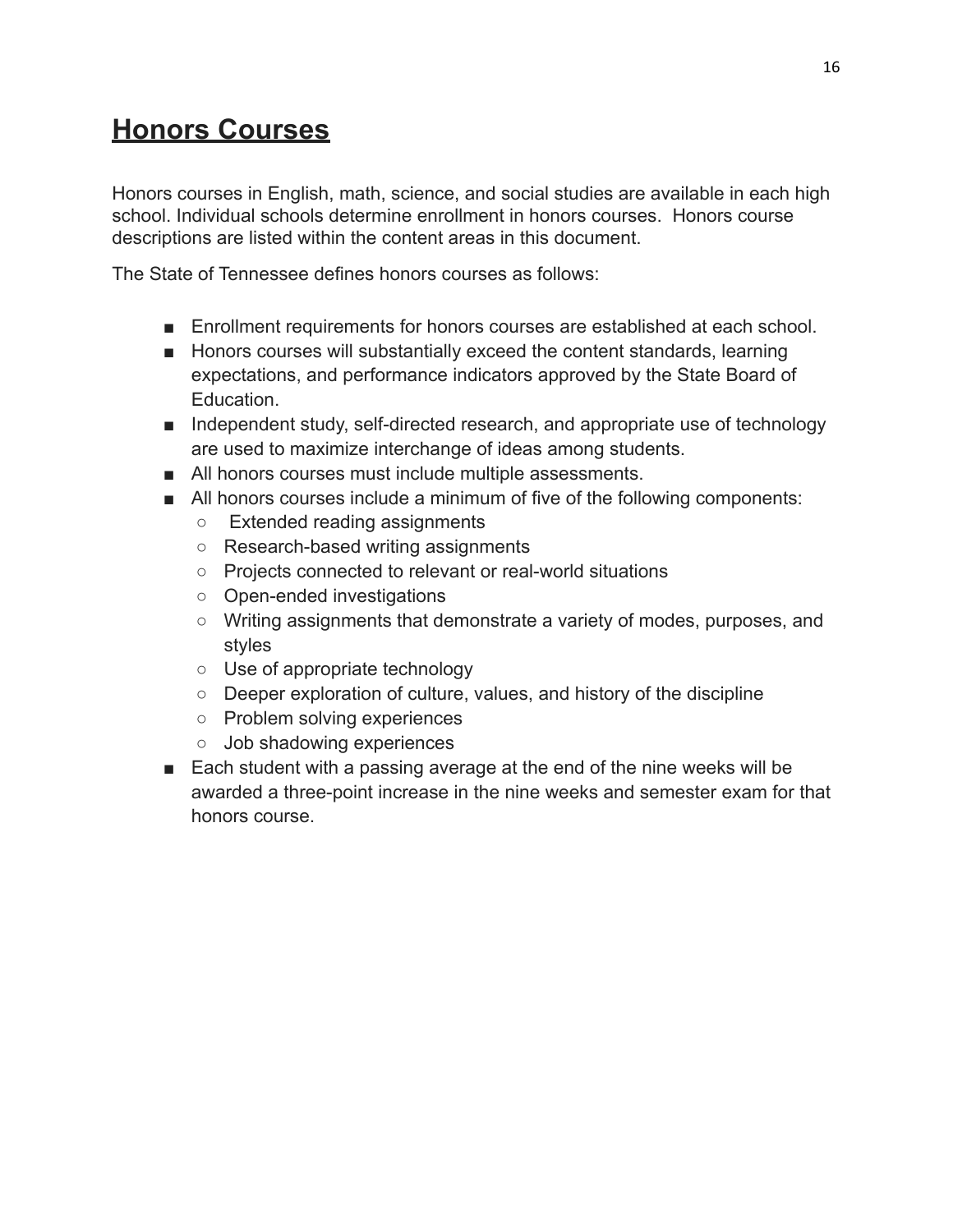### **English Options: ENGLISH I 1 credit Open to 9th grade students**

In this course, students will practice literacy skills through an integrated model. Specifically, students will read literature and informational text, practice academic writing, conduct research, engage in speaking and listening skills, and apply language skills. Students will closely read and analyze a variety of literary selections (short stories, novels, articles, essays, speeches, drama, and poetry) as well as informational texts (personal essays, speeches, opinion pieces, biographies, memoirs, etc.) and communicate this analysis through discussion, presentation, and writing tasks. Across all writing formats, students will develop a central idea, maintain a coherent focus in their writing, and elaborate the points they make with well-documented and relevant examples, facts, and details.

A state end-of-course exam is required at the end of the second semester. The score will count a percentage of the second semester grade as determined by the Tennessee State Board of Education.

#### **ENGLISH I HONORS 1 credit Open to 9th grade students**

The Honors English I course is based upon the same general description as English I. Every honors course expands upon the standard course, as described in the Honors Courses section on pages xiv-xv of this document.

### **Math Options: ALGEBRA I 1 credit Open to 9th grade students**

Algebra I emphasizes linear and quadratic expressions, equations, and functions. This course also introduces students to exponential functions with domains in the integers. Students explore the structures of and interpret functions and other mathematical models. Students build upon previous knowledge to reason, solve, and represent equations and inequalities in multiple ways.

A state end-of-course exam is required at the end of the second semester. The score will count a percentage of the second semester grade as determined by the Tennessee State Board of Education.

17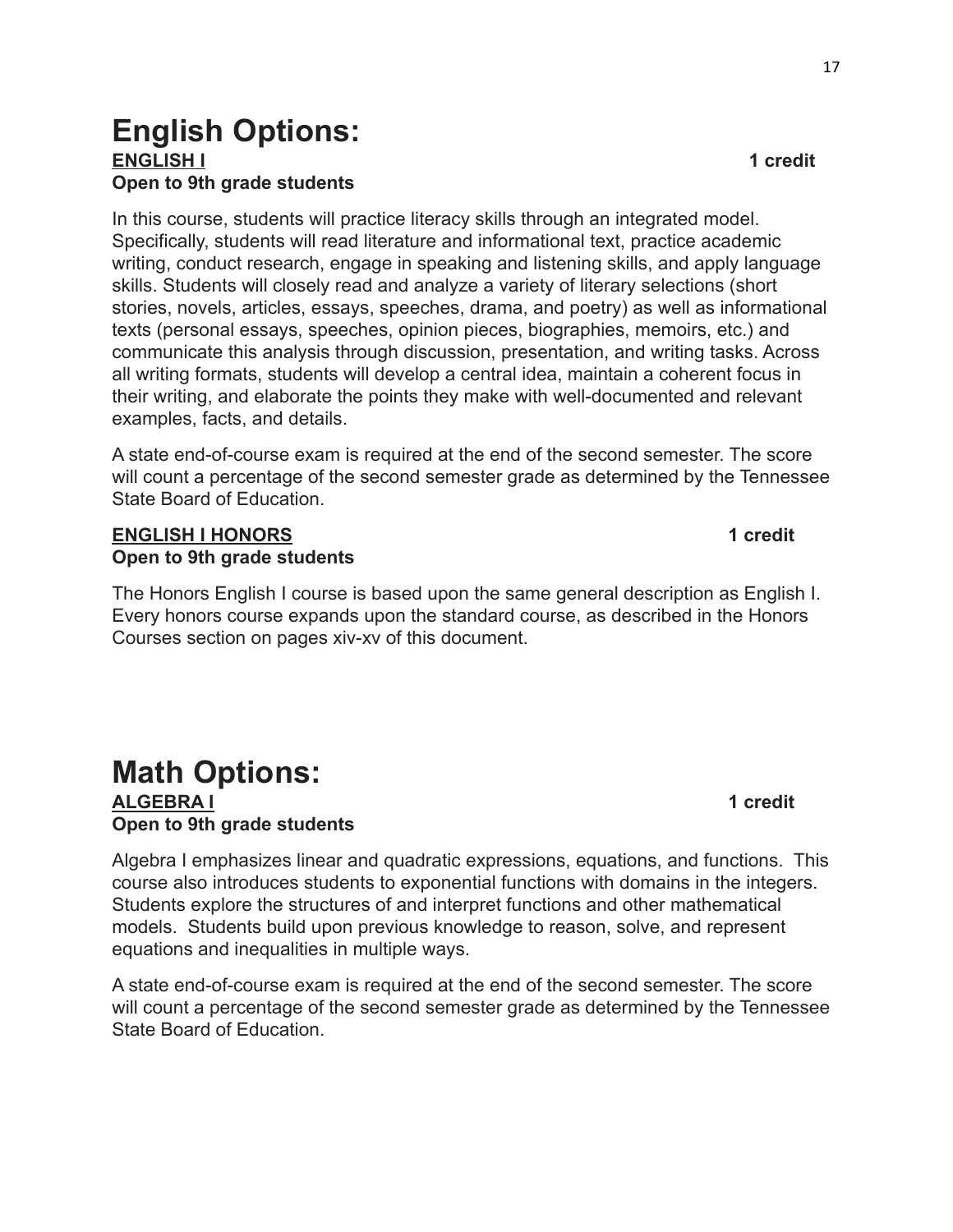#### **ALGEBRA I HONORS 1 credit**

#### **Open to 9th grade students meeting prerequisites**

Honors Algebra I is based upon the same general description as Algebra I. Every honors course expands upon the standard course, as described in the Honors Courses section on pages xiv-xv of this document.

A state end-of-course exam is required at the end of the second semester. The score will count a percentage of the second semester grade as determined by the Tennessee State Board of Education.

#### **GEOMETRY 1 credit Open to 9th grade students meeting prerequisites**

#### **Prerequisite: Algebra I**

Geometry emphasizes similarity, right triangle trigonometry, congruence, and modeling geometry concepts in real life situations. Students build upon previous knowledge of similarity, congruence, and triangles to prove theorems and reason mathematically. This course also introduces students to geometric constructions and circles.

A state end-of-course exam is required at the end of the second semester. The score will count a percentage of the second semester grade as determined by the Tennessee State Board of Education.

#### **GEOMETRY HONORS 1 credit**

### **Open to 9th grade students meeting prerequisites**

#### **Prerequisites: Algebra I**

Honors Geometry is based upon the same general description as Geometry. Every honors course expands upon the standard course, as described in the Honors Courses section on pages xiv-xv of this document.

A state end-of-course exam is required at the end of the second semester. The score will count a percentage of the second semester grade as determined by the Tennessee State Board of Education.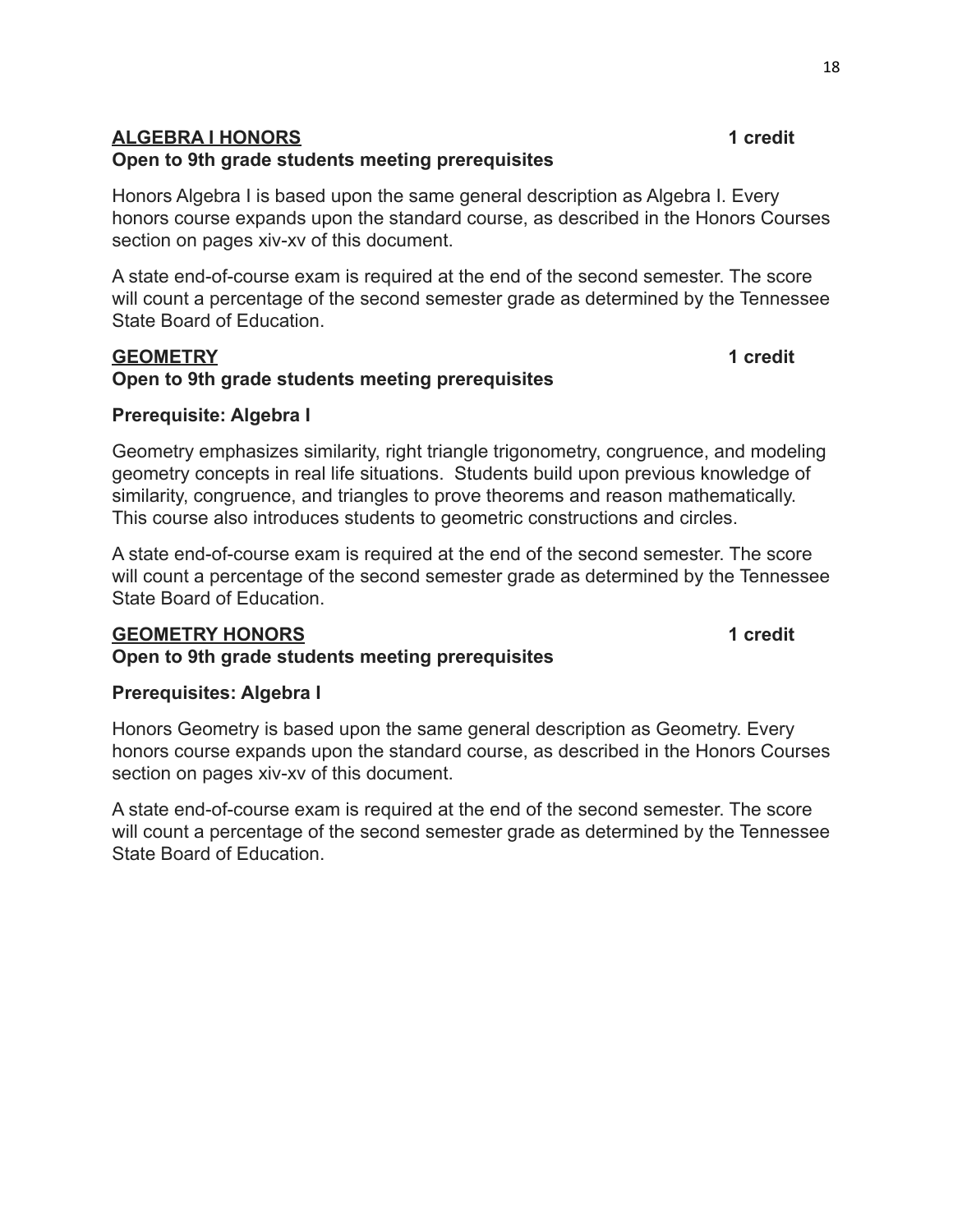### **Science Options: PHYSICAL SCIENCE 1 credit**

#### **Open to 9th - 12th grade students**

Physical Science is a laboratory science course based on the basic principles of physics and chemistry and builds the foundation to be successful in other science classes. Students investigate physical science concepts through an inquiry-based approach. The Science and Engineering Practices and Crosscutting Concepts are embedded in the Physical Science disciplinary core ideas of Matters and its Interactions; Motion and Stability; Energy; and Waves and their Applications in Technologies.

#### **BIOLOGY I HONORS 1 credit**

#### **Open to selected students**

#### **Prerequisites: Physical Science or Chemistry I (or selected 9th graders who have successfully completed Science 8 Advanced)**

Biology I Honors is based upon the same general description as Biology I. Every honors course expands upon the standard course.

## **Social Studies Option:**

#### **WORLD HISTORY & GEOGRAPHY 1** credit

#### **Open to 9th, 10th, 11th, 12th grade students**

Students will study the rise of the nation state in Europe, the French Revolution, and the economic and political roots of the modern world. They will examine the origins and consequences of the Industrial Revolution, nineteenth century political reform in Western Europe, and imperialism in Africa, Asia, and South America. They will explain the causes and consequences of the great military and economic events of the past century, including the World Wars, the Great Depression, the Cold War, and the Russian and Chinese Revolutions. Finally, students will study the rise of nationalism and the continuing persistence of political, ethnic, and religious conflict in many parts of the world. Relevant Tennessee connections will be part of the curriculum, as well as appropriate primary source documents. Students will explore geographic influences on history, with attention given to political boundaries that developed with the evolution of nations from 1750 to the present and the subsequent human geographic issues that dominate the global community. Additionally, students will study aspects of technical geography such as GPS and GIS, and how these innovations continuously impact geopolitics in the contemporary world.

### **WORLD HISTORY & GEOGRAPHY HONORS 4 Credit**

#### **Open to selected students**

World History & Geography Honors is based upon the same general description as World History & Geography. Every honors course expands upon the standard course.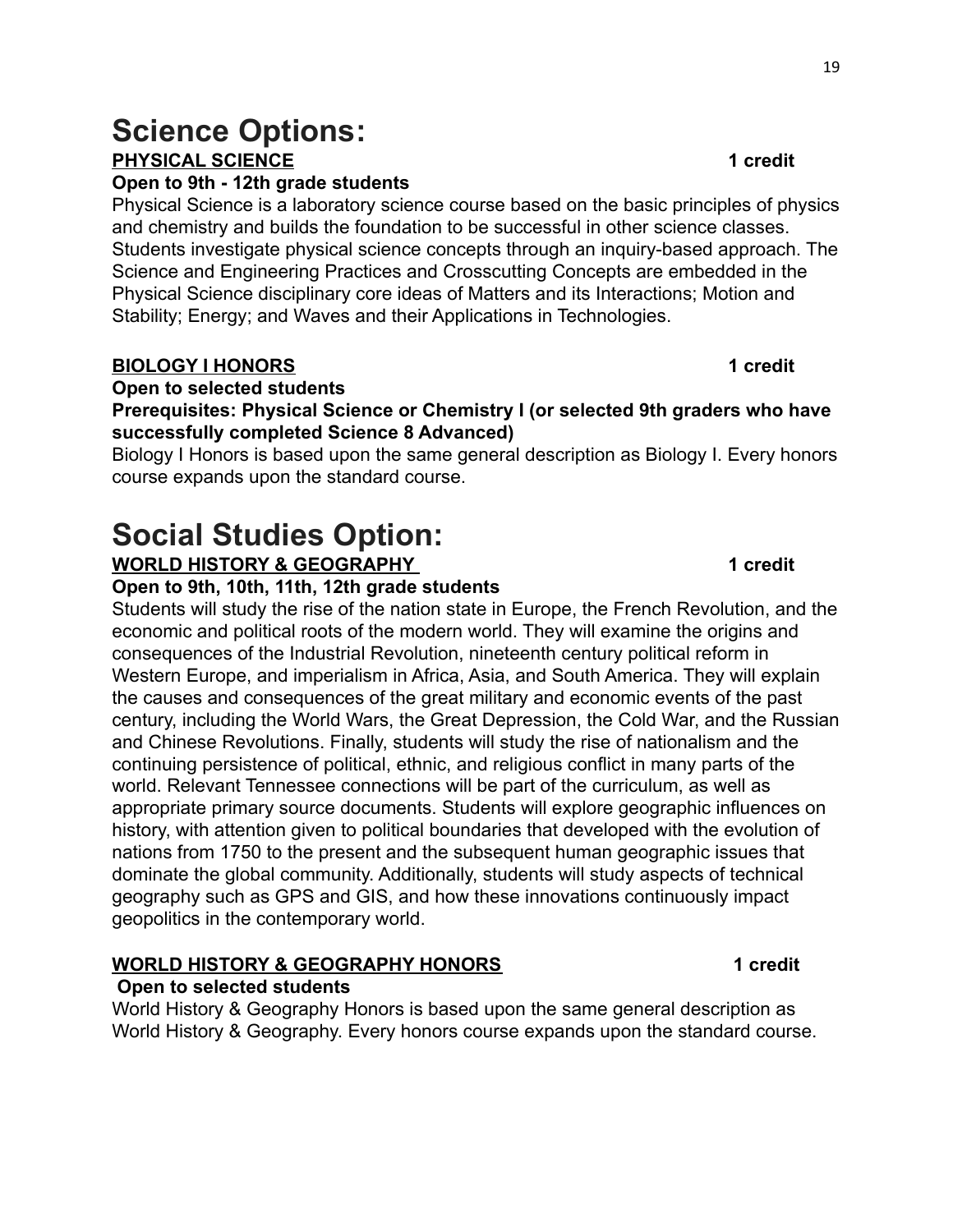### **Wellness Options: LIFETIME WELLNESS 1 credit**

#### **Open to 9th grade students or other as needed**

This course provides students with a foundational knowledge of health and wellness practices and issues encompassing five standards: Personal Wellness; Mental, Emotional and Social Health; First Aid and Safety; Human Growth and Development; and Substance Use and Abuse. Each standard is addressed in a classroom and/or physical activity setting. Personal fitness and nutrition are emphasized and integrated throughout the course. Students acquire knowledge and skills necessary to make informed decisions regarding their health and well-being throughout their lifetime.

#### **JROTC I 1 credit**

#### **Open to 9th, 10th, 11th and selected 12th \*\*\*Enrolling in and remaining in JROTC requires teacher approval**

This basic course consists of material from the nine core JROTC units designed to develop the *Emerging Leader* emphasizing academic skills, self-awareness and developing a personal plan. Lessons concentrate on; JROTC Foundations, Personal Growth and Behavior, Critical and Creative Thinking, Reading and Vocabulary Comprehension, Studying and Test Taking Strategies, Decision Making, Goal Setting, Anger Management Techniques, Conflict Resolution, Health and Fitness, Stress Management, Geography, and Service Learning. Cadets begin to develop new skills they will use in high school and throughout life. This introductory course develops a greater appreciation of American History, Traditions and the Purpose of Army JROTC. This course introduces Personal Growth and Development, Skills, Traits and Principles necessary to influence human behavior. Cadet rank may be earned within the battalion through demonstrated leadership and participation within the program.

## **Fine Arts Options:**

**Chorus I 1 credit Open to 9th, 10th, 11th, and 12th grade students**

Chorus courses develop students' vocal skills within the context of a large choral ensemble in which they perform a variety of styles of repertoire. These courses are designed to develop students' vocal techniques and their ability to sing parts and include experiences in creating and responding to music. **\*Possible Fee required for robes, etc.**

#### 20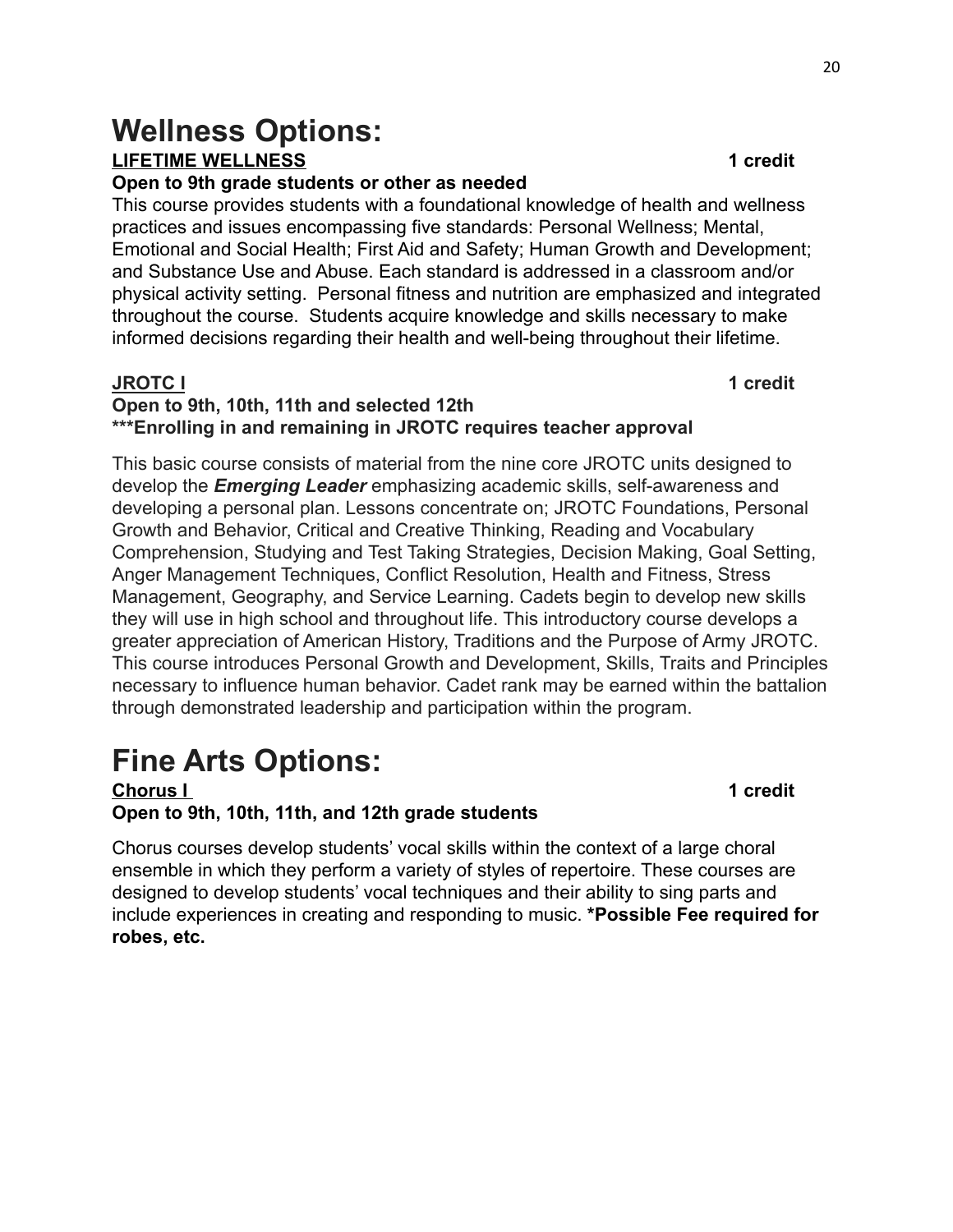### **Classical Piano I 1 credit Open to 9th, 10th, 11th, and 12th grade students**

Piano courses provide students an introduction to, and refine the fundamentals of, music and keyboard including literature and techniques such as scales, chords, and melodic lines and may offer instruction in more advanced techniques. Formal and informal performances are typically included as well as experiences in creating and responding to music.

#### **Concert Band I 1 1 1 1 1 1 1 Open to 9th, 10th, 11th, and 12th grade students**

### **Prerequisite:** Teacher Approval

Courses in Concert Band are designed to promote students' technique for playing brass, woodwind, and percussion instruments and cover a variety of band literature styles, primarily for concert performances and also include experiences in creating and responding to music.

#### **General Band I 1 credit Open to 9th, 10th, 11th, and 12th grade students**

#### **Prerequisite:** Teacher Approval

General Band courses help students develop techniques for playing brass, woodwind, and percussion instruments and their ability to perform a variety of concert band literature styles. These courses may emphasize rehearsal and performance experiences in a range of styles (e.g., concert, marching, orchestral, and modern) and also include experiences in creating and responding to music.

#### **General Music 1 credit**

### **Open to 9th, 10th, 11th, 12th grade students**

General Music courses provide students with an understanding of music and its importance in their lives. Course content focuses on how various styles of music apply musical elements to create an expressive or aesthetic impact. Students also have the ability for informal music performance and creation within the classroom. Instruction may include music theory, music history, and other studies in music.

### **Guitar [I](https://ccms-search.tneducation.net/Home/CourseInfo?courseCode=G05HA9) 1 credit**

### **Open to 9th, 10th, 11th, 12th grade students**

#### **Prerequisite: Students must have their own guitar.**

Guitar courses provide students an introduction to, and refine the fundamentals of, music and guitar literature and techniques, such as strumming and chords and may offer instruction in more advanced techniques. These courses may include bass, ukulele and other plucked string instruments. Formal and informal performances are typically included as well as experiences in creating and responding to music.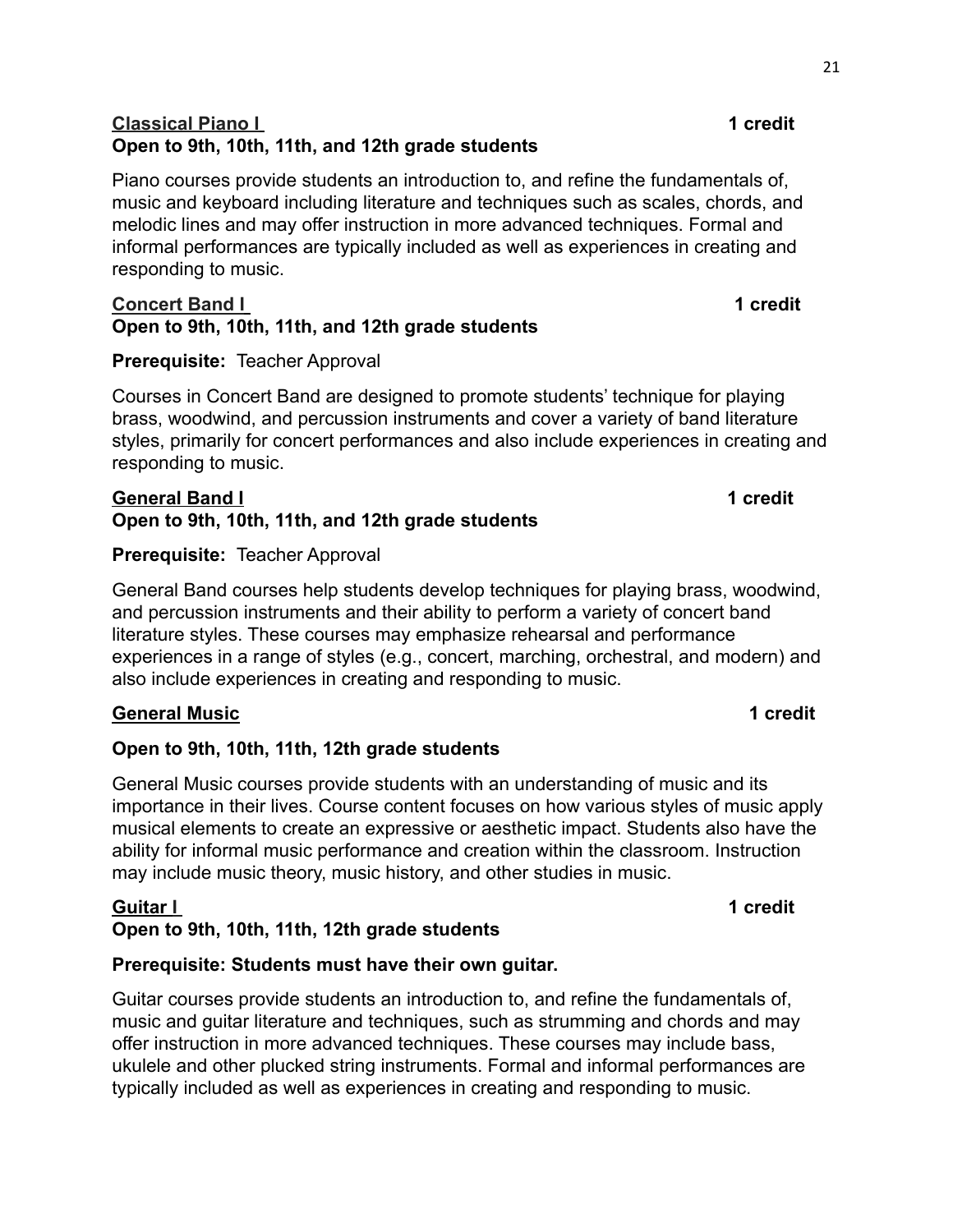### **Theatre Arts 1 1 credit Open to 9th, 10th, 11th, 12th grade students**

Theater courses help students experience and develop skill in one or more aspects of theatrical production. Introductory courses provide an overview of theatrical elements including acting, set design, stage management, directing, playwriting, and production. Advanced courses concentrate on extending and refining dramatic technique, expanding students' exposure to different types of theatrical styles, genres, and traditions, and increasing their participation in public productions.

#### **Visual Arts: Comprehensive I 1 1 1 1 1 1 1 Open to 9th, 10th, 11th, 12th grade students**

Visual Arts: Comprehensive courses enable students to explore one or several art forms (e.g., drawing, painting, two- and three-dimensional design, and sculpture) and to create individual works of art. Initial courses emphasize observations, interpretation of the visual environment, visual communication, imagination, and symbolism. Courses cover the language, materials, media, and processes of a particular art form and the design elements used. Advanced courses encourage students to refine their skills while also developing their own artistic styles following and breaking from traditional conventions. Courses may also include the study of major artists, art movements, and styles.

### **Foreign Language Options: FRENCH I 1 credit**

### **Open to 9th, 10th grade students or other as needed**

This course emphasizes the development of a solid foundation of communicative skills in listening, speaking, reading, and writing. French culture is taught in context throughout the course.

### **Open to 9th, 10th, 11th, 12th grade students**

This course introduces students to basic Latin grammar and vocabulary, as well as to the fundamentals of Roman history, culture, and mythology. The primary emphasis is placed on the ability of students to read and understand written Latin, but there is occasional practice in writing and speaking Latin. Students learn to recognize and use elements of the Latin language to increase their knowledge of the vocabulary and grammar of the English language. The strong influence of Latin on other subjects is explored through comparisons to areas such as science, math, and history. Students are eligible to join the Junior Classical League (JCL) and participate in competitions at the local, state, and national levels.

### **SPANISH I 1 credit**

### **Open to 9th, 10th grade students or other as needed**

This course emphasizes the development of a solid foundation of communicative skills in listening, speaking, reading, and writing. Hispanic culture is taught in context throughout the course.

#### 22

### **LATIN I 1 credit**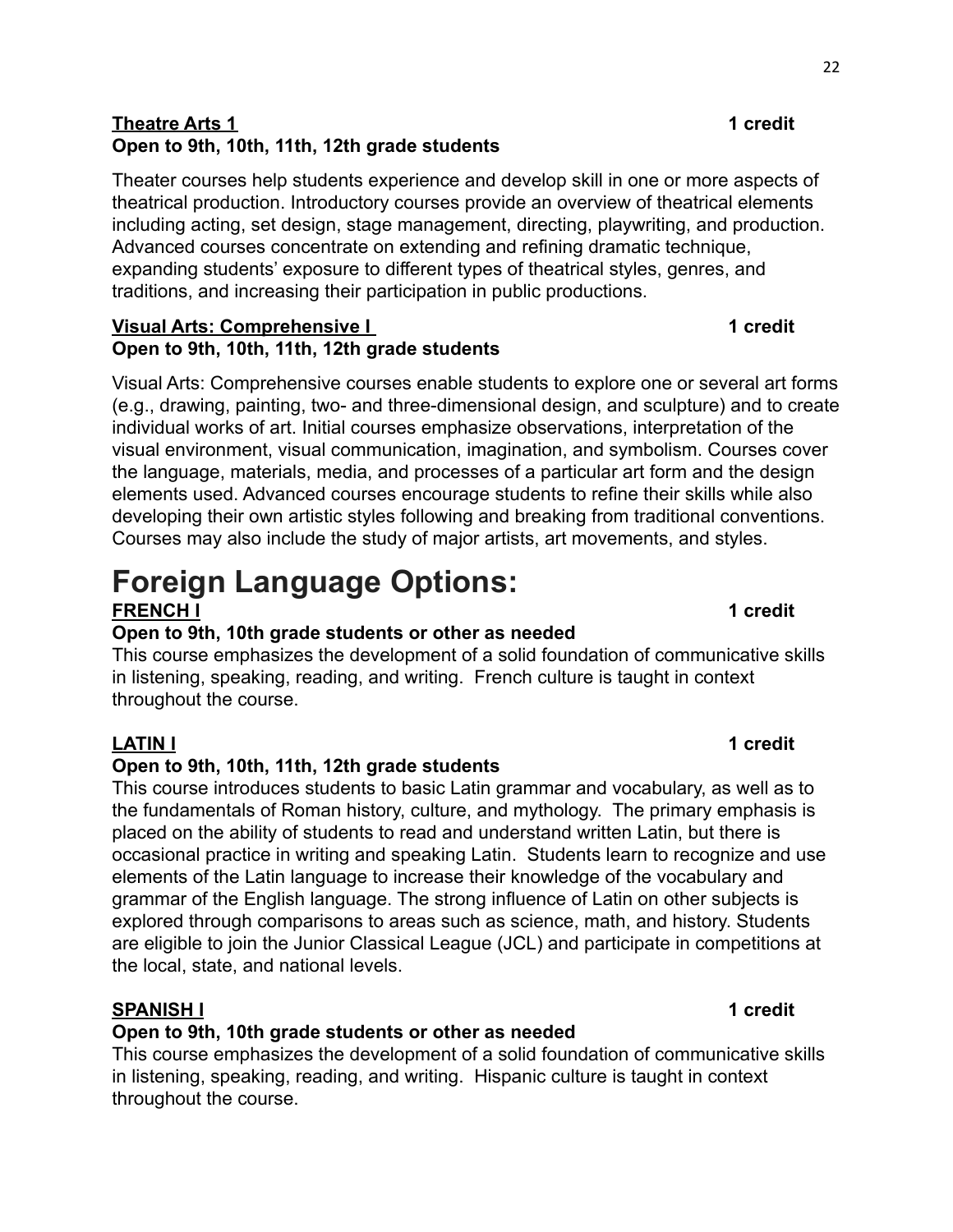## **Career Technical Education Elective Options:**

**Career Exploration [1 semester course] -** Career Exploration is an introductory course designed to assist students in (a) discovering their personal strengths and abilities, (b) understanding opportunities available to them in different career areas, and (c) practicing skills necessary to excel in the workforce and in postsecondary learning. Upon completion of this course, proficient students will know and exhibit soft skills (e.g. teamwork, creative thinking, and problem solving), as well as more technical skills (e.g. resume building and written communications) related to career exploration and experience.

**Computer Applications -** Computer Applications is a foundational course intended to teach students the computing fundamentals and concepts involved in the use of common software applications. Upon completion of this course, students will gain basic proficiency in word processing, spreadsheets, databases, and presentations. In addition, students will have engaged in key critical thinking skills and will have practiced ethical and appropriate behavior required for the responsible use of technology.

**Computer Science Foundations -** Computer Science Foundations (CSF) is a course intended to provide students with exposure to various information technology occupations and pathways such as Networking Systems, Coding, Web Design, and Cybersecurity. As a result, students will complete all core standards, as well as standards in two of four focus areas. Upon completion of this course, proficient students will be able to describe various information technology (IT) occupations and professional organizations. Moreover, they will be able to demonstrate logical thought processes and discuss the social, legal, and ethical issues encountered in the IT profession. Depending on the focus area, proficient students will also demonstrate an understanding of electronics and basic digital theory; project management and teamwork; client relations; causes and prevention of Internet security breaches; and writing styles appropriate for web publication. Upon completion of the CSF course, students will be prepared to make an informed decision about which Information Technology program of study to pursue.

**Cosmetology -** Cosmetology I is the foundational course in the Human Services career cluster for students interested in learning more about becoming a cosmetologist. Upon completion of this course, proficient students will gain knowledge in the fundamental skills in both theory and practical applications of cosmetology practices. Laboratory facilities and experiences simulate those found in the cosmetology industry. Upon completion and acquisition of 1500 hours, students are eligible to take the Tennessee Board of Cosmetology Examination to attain a Tennessee Cosmetology License. Artifacts will be created for inclusion in a portfolio, which will continue throughout the full sequence of courses.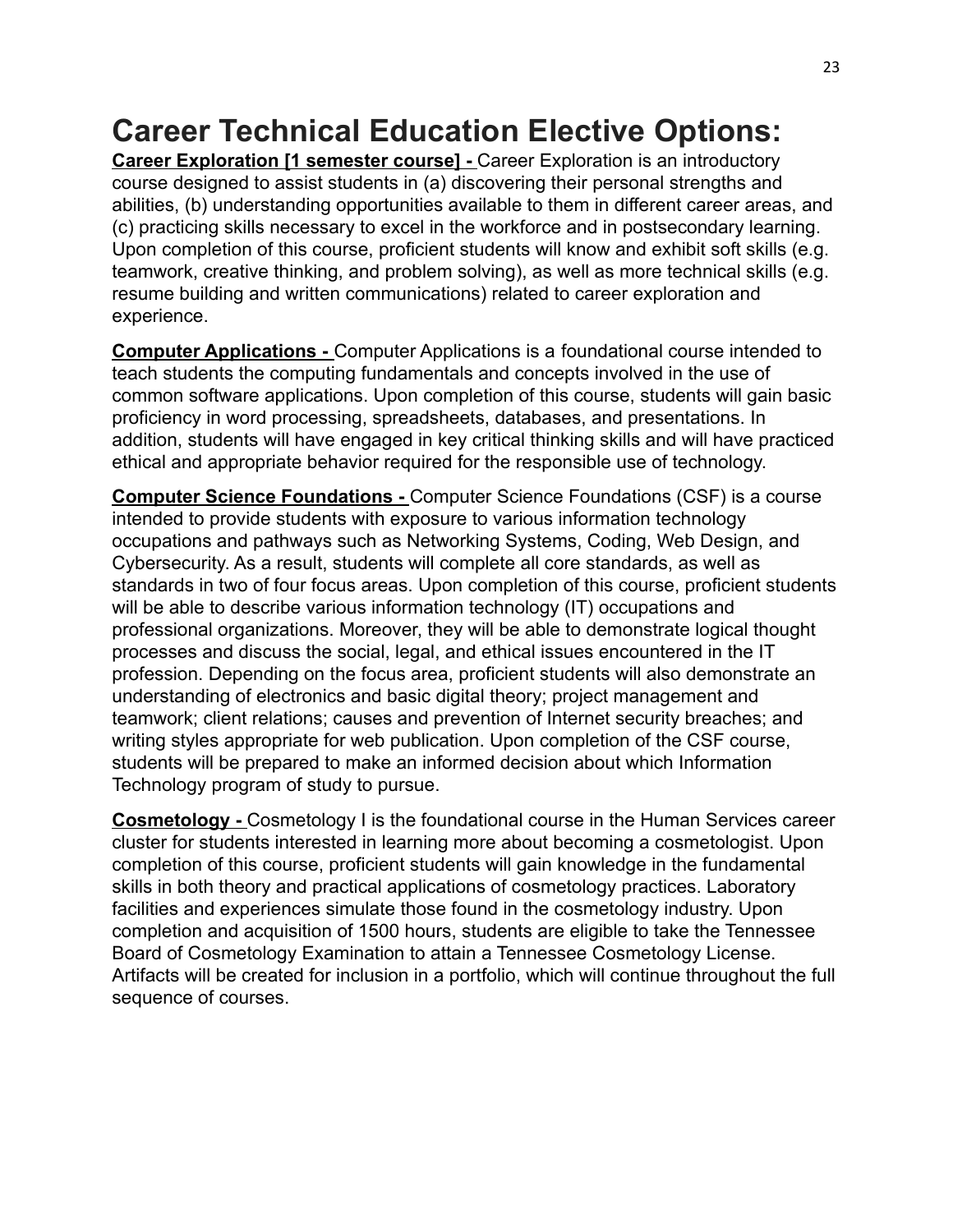**Criminal Justice I -** Criminal Justice I is the first course in the Criminal Justice and Correction Services program of study. It serves as a comprehensive survey of how the law enforcement, legal, and correctional systems interact with each other in the United States. Upon completion of this course, proficient students will understand the context of local, state, and federal laws, the concepts of crime control and the judicial process, and the importance of communications and professionalism in law enforcement.

**Fundamentals of Construction -** Fundamentals of Construction is a foundational course in the Architecture & Construction cluster covering essential knowledge, skills, and concepts required for careers in construction. Upon completion of this course, proficient students will be able to describe various construction fields and outline the steps necessary to advance in specific construction careers. Students will be able to employ tools safely and interpret construction drawings to complete projects demonstrating proper measurement and application of mathematical concepts. Standards in this course also include an overview of the construction industry and an introduction to building systems and materials. Students will begin compiling artifacts for inclusion in their portfolios, which they will carry with them throughout the full sequence of courses in their selected program of study.

**Health Science Education -** Health Science Education is an introductory course designed to prepare students to pursue careers in the fields of public health, therapeutics, health services administration, diagnostics, and support services. Upon completion of this course, a proficient student will be able to identify careers in these fields, compare and contrast the features of healthcare systems, explain the legal and ethical ramifications of the healthcare setting, and begin to perform foundational healthcare skills. This course will serve as a strong foundation for all of the Health Science programs of study as well as the Health Services Administration program of study.

**Principles of Engineering and Technology - \* Academy Only \*** - Principles of Engineering and Technology is a foundational course in the STEM cluster for students interested in learning more about careers in engineering and technology. This course covers basic skills required for engineering and technology fields of study. Upon completion of this course, proficient students are able to identify and explain the steps in the engineering design process. They can evaluate an existing engineering design, use fundamental sketching and engineering drawing techniques, complete simple design projects using the engineering design process, and effectively communicate design solutions to others.